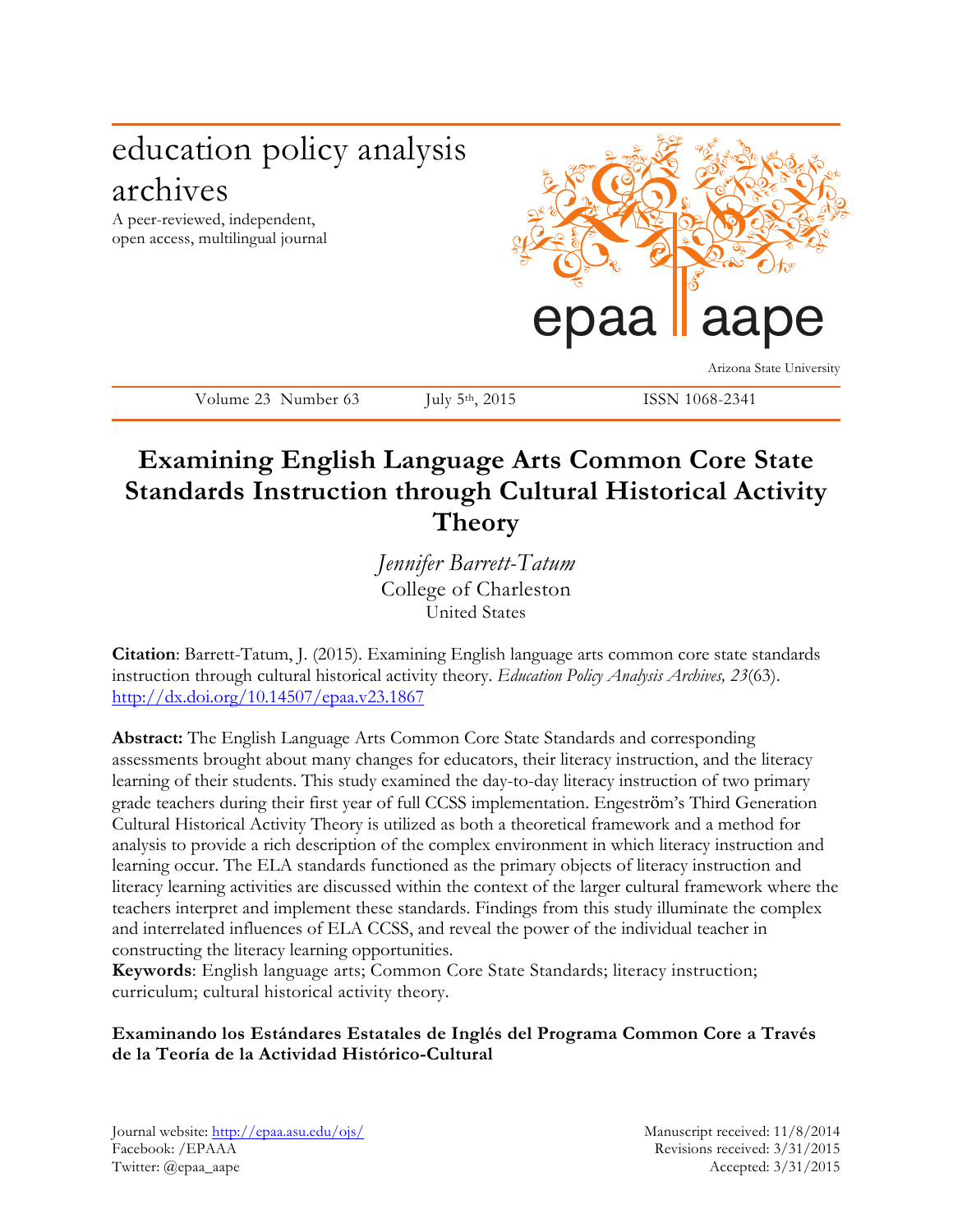**Resumen:** los estándares estatales de inglés (ELA) del programa Common Core (CSSS) y las evaluaciones correspondientes trajeron muchos cambios para los educadores, los programas de alfabetización y el aprendizaje de la lectoescritura de los estudiantes. Este estudio examinó la enseñanza de la lectoescritura en el día a día de dos maestros de primaria durante su primer año de aplicación plena de los CCSS. Utilizamos la teoría de la actividad Histórico Cultural de Tercera Generación de Engestrӧm tanto como marco teórico y método de análisis para proporcionar una descripción rica del entorno complejo en el que se producen la alfabetización y el aprendizaje. Los estándares ELA funcionaban como los objetos principales de las actividades de instrucción y las tareas de alfabetización se discuten en un contexto de un marco cultural más amplio, donde los profesores interpretan y aplican estas normas. Los hallazgos de este estudio iluminan las influencias complejas e interrelacionadas de los ELA y los CCSS, y revelan el poder de cada profesor en la construcción de las oportunidades de aprendizaje de alfabetización.

**Palabras clave:** inglés; Estándares Estatales Comunes; alfabetización; plan de estudios; teoría de la actividad histórico-cultural.

## **Examinando os Critérios Estaduais de Inglês do Programa Common Core Através da Teoria da Atividade Histórico-Cultural**

**Resumo:** Critérios estaduais de inglês (ELA) do Common Core (CSSS) e os programas de monitoramento relacionadas trouxeram muitas mudanças para os educadores, os programas de alfabetização e para alfabetização dos alunos. Este estudo examinou o cotidiano no ensino de alfabetização dois professores da escola primaria durante o primeiro ano de implementação dos CCSS. Nós usamos a teoria da atividade Histórico Cultural Terceira Geração de Engestrӧm tanto como referencial teórico e método de análise para fornecer uma descrição rica do ambiente complexo em que ocorrem a alfabetização e aprendizagem. As normas ELA funcionavam como o principal objetos de instrução e tarefas de alfabetização são discutidos no contexto de um contexto cultural mais amplo, onde os professores interpretam e aplicam regras. Os resultados deste estudo iluminam as influências complexas e interrelacionados das ELA e os CCSS, e revelam o poder de cada professor na construção de oportunidades de aprendizagem alfabetização.

**Palavras-chave:** inglês; Critérios do núcleo comum; alfabetização; currículo; teoria da atividade histórico-cultural.

## **Introduction**

Forty-five states initially adopted the Common Core State Standards (CCSS) and were given freedom to select a standardized assessment for measuring mastery of these standards: the PARCC, Smarter Balanced, or their own CCSS framed assessment. Selected CCSS assessments soon resulted in the adaptation of current State and County standardized testing measures. This study uses a Cultural Historical Activity Theory framework and analysis to examine how teachers enact policy into practice as the English Language Arts (ELA) CCSS are implemented into literacy instruction and students literacy learning opportunities within two primary grade classrooms.

#### **A Historical Look at Standardization**

The long road to standardizing children's literacy learning has continually been influenced by factors outside of the classroom. Political interest and control of curricula are not new to this decade, or even century. As early as 1892, College preparation has also been historically linked to standardizing educational curricula objectives, when the Committee of Ten (presidents of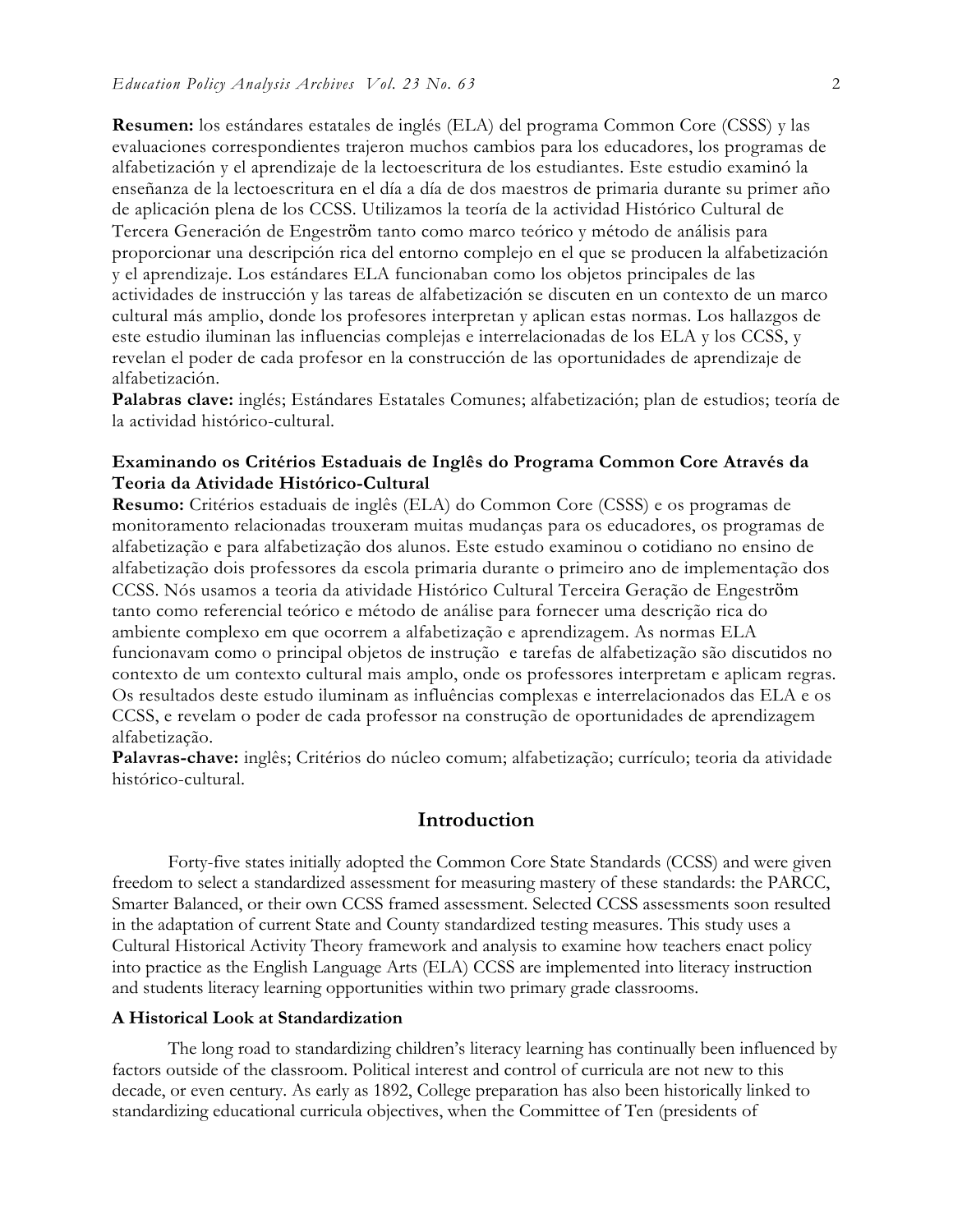universities working as part of the National Education Association) convened to determine the goals of the curriculum and were later adjusted in 1918 to make curriculum more adaptable to everyday use and not solely a means of college preparation, thus beginning the movement for career readiness. In the 1950s the federal government first took a hand in issuing national policies towards education. When the Supreme Court ruled in Brown vs. Board of Education in 1954, the federal government took its first official step towards creating policy for all state educational systems (McGuinn, 2006). Federal involvement in curriculum standards, and funding allocations, continued to increase as improvement in education became a platform for national defense during the Space Race of the 1950s and 1960s (Darling-Hammond & Snyder, 1992). The era of federal policy and global politics continued through the Cold War, with Carter's 1979 creation of a cabinet-level Department of Education, Reagan's report of *A Nation at Risk* (1983), Clinton's envisioning common requirements in the 1990s for Goals 2000, Bush's call for uniform expectations and goals of achievement and accountability in 2002's NCLB, and Race To the Top (RTTT) in 2009. RTTT further encouraged a unification of standards for instruction and assessment for the 40 racing states.

In 2010, the Common Core State Standards Initiative, sponsored by the National Governors Association (NGA) and the Council of Chief State School (CCSSO), released English language arts (CCSS ELA) and mathematics standards for kindergarten through twelfth grades. The goal of the standards initiative was to provide educators, parents, and students with consistent, rigorous, knowledge-based skills to prepare students for entering college and the American work force (CCSS Initiative Mission Statement, http://www.corestandards.org/). Teacher preparation for CCSS instruction varied widely across states, districts, and schools as there was no general consensus or method for CCSS implementation (Desimone, 2013), leaving one to ponder the effectiveness of the enactment of this most recent standards-based reform (Sawchuk, 2012).

## **Policy in the Enacted Curriculum**

The enacted curriculum, as defined by Remillard and Bryans (2004), is the co-construction of classroom events by teachers and students. They suggest the critical component to the enacted curriculum is the teacher's "interpreting and responding to the words and actions of the students" (p. 355). Teachers' beliefs and interpretations about policy, standards, curriculum, instruction, and students critically influence daily instruction. This individualization of standards instruction implies the enacted curriculum is, in part, a product of the bi-directional relationship between policy and standards and the teachers who implement them.

Policy is shaped and interpreted as it travels from national and state arenas to districts, schools, and the individual classroom. Teachers construct policy messages as individuals in professional communities, making decisions about how to apply policies into classroom instruction. Personalization of the enacted curriculum implies that teachers exhibit an understanding that students' needs differ, and curricular legislation cannot construct a single method to meet diverse needs of all students in the classroom (Paris, 2001). This study examines how two elementary school teachers implement the ELA CCSS into their literacy instruction based on their own experiences within the educational communities to which they belong, and their own personal perceptions of the ELA standards and literacy learning.

## **Theoretical Framework: Cultural Historical Activity Theory**

A sociocultural theory, such as Cultural Historical Activity Theory (CHAT), is appropriate for the study of literacy and literacy curricula, as literacy education itself may be seen as a cultural-ideological practice (Kostogriz, 2000). An activity may be viewed as a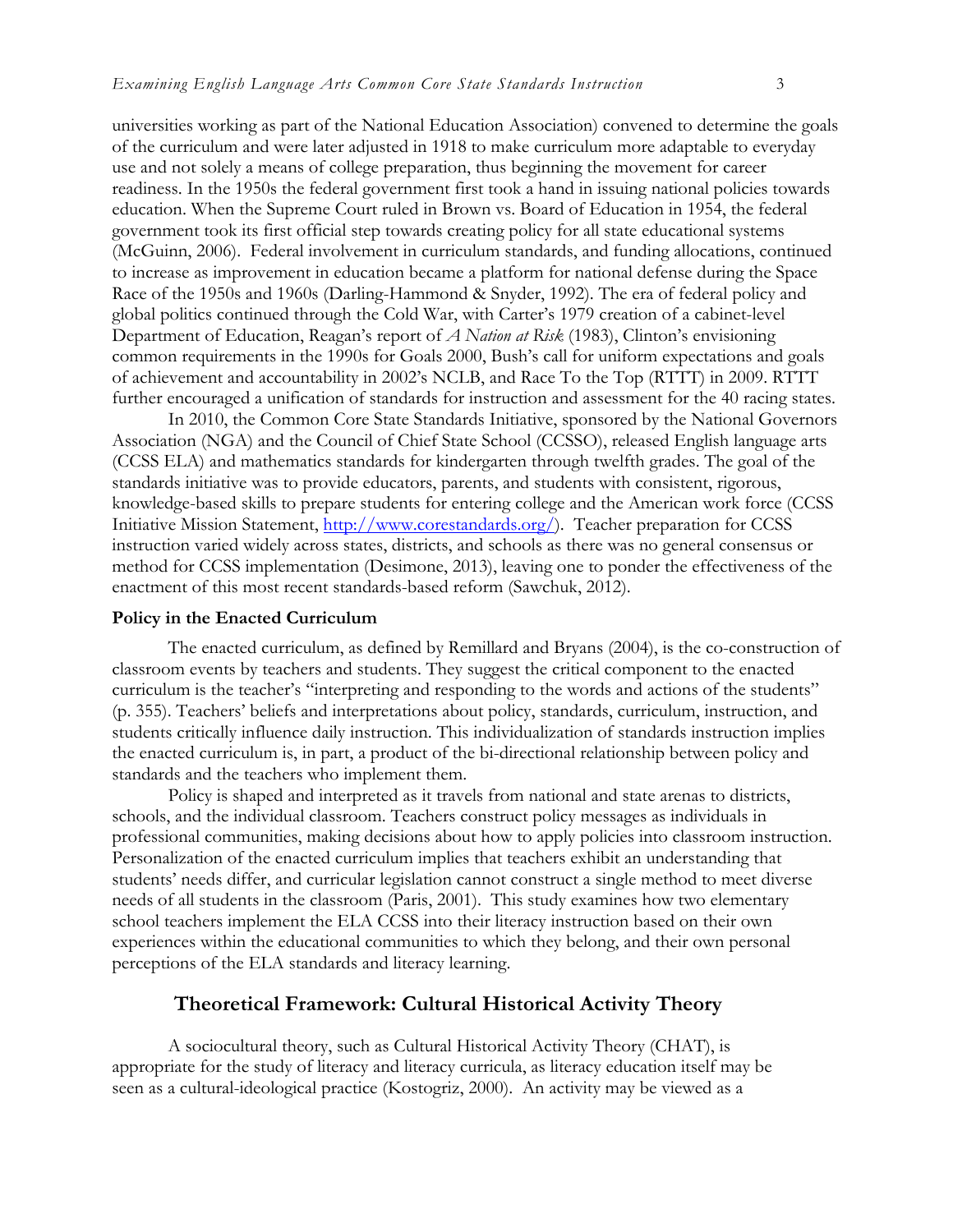historically, culturally, and socially situated action in which people are engaged towards a shared objective, and in the case of this study, a literacy learning objective (Fisher, 2011).

Vygotsky's activity model included a subject, the subject's object (objective), and the tools or artifacts one uses to attain the object. Leont'ev's second generation CHAT theory provides that subjects, as individuals within the community, possess certain perspectives influenced by the subjects' relationship and interactions within the greater community (Engeström & Cole, 1997). Thus an activity, or event around a certain objective, can be analyzed from the individual's level at the personal stage of interaction as well as within the larger social network.

The original model of mediating theory focused mainly on the subject (be it singular or plural), the objective goal, and the artifacts used for mediation. It did not greatly account for the larger context in which the activity occurs. To examine practice-bound cognition, examinations of both the collective group and individual perspectives within the greater social context are necessary. Researching only at the social level may take away from the perspectives of the individuals, and research only from the individual level leaves out the community (Engeström & Cole, 1997)—both are important.

Leont'ev's second generation of theory added a second step between individual action and community activity. Leont'ev's theory provides that subjects, as individuals within the community, are possessing of perspective, including the subjects' relationship and interactions with the greater community. The subject focus is the top of the triangle that represents Vygotsky's original subject, object, and artifact mediation. The social, or community focus, occurs in the bottom of the mediational triangle demonstrating how the subject relates to the community, divisions of labor within that community (the fixing of a particular job for individual based on society), and what rules are involved in the interactions (Center for Research on Activity Development and Learning-CRADLE, n.d.).

Though the second generation activity theory aimed to examine both the individual and collective, but lacked the ability to demonstrate the social context and culture in which the activity occurred (Cole, 1996). The culture of one community or individual may, may not, or may only partially reflect that of other subjects within the activity; the complexities of which could not be examined in the first two CHAT models.

Engeström proposed the third, and most recent, generation of activity theory (Figure 1, Center for Activity Theory and Developmental Work Research, n.d. ). The third generation from Engeström blends Bakhtin's ideas about language as being inseparable from social and history factors and Leont'ev's concept of activity (Engeström, 2001). Engeström and Cole (1997) use third generation CHAT to incorporate many activity systems for analysis, allowing for diversity and dialogue to play its part upon the whole.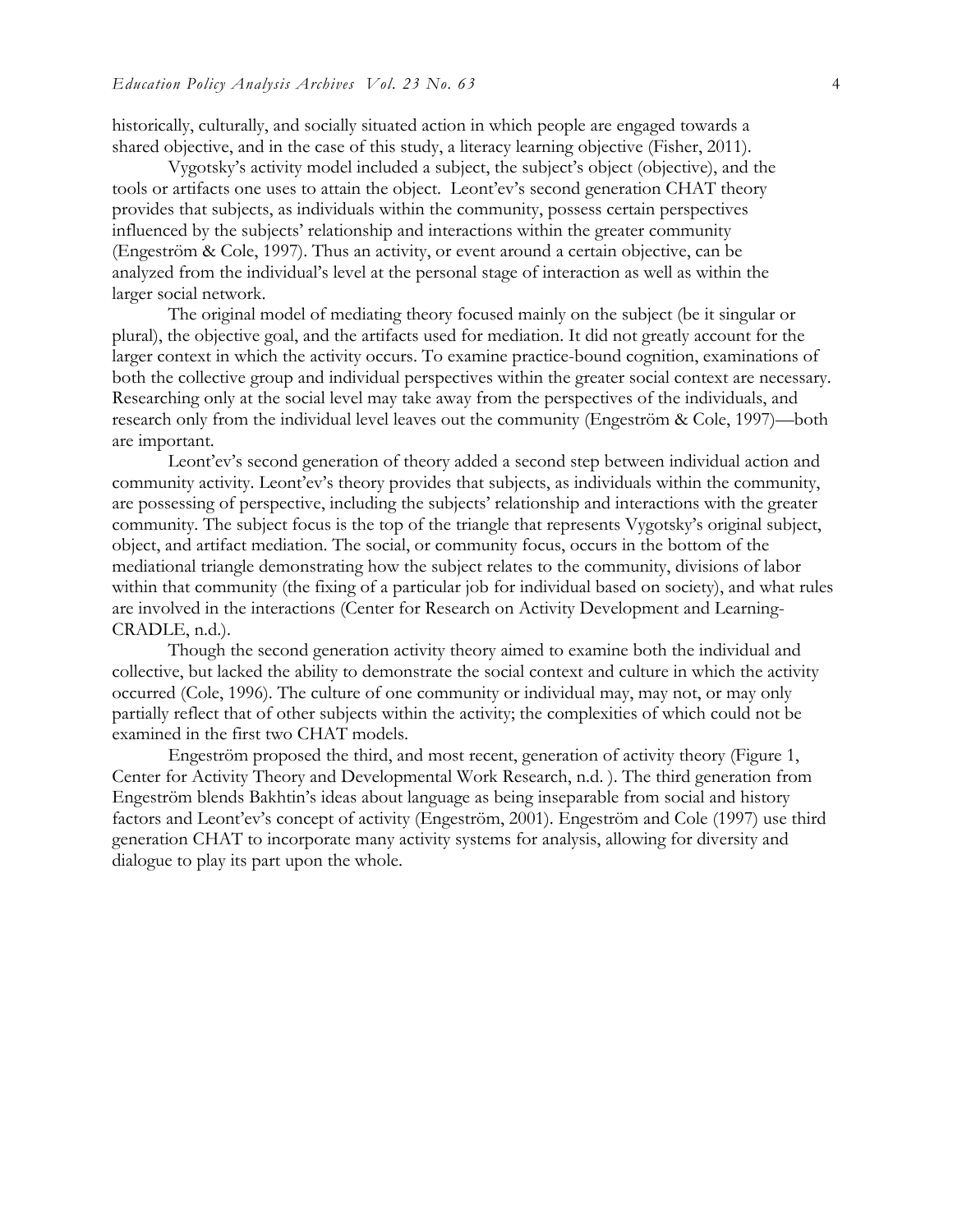

*Figure 1*. Third generation CHAT model.

Third generation CHAT provides for the joining, or intersecting, of two activity systems (ex. classroom students and educators) working towards individual and collective goals. The merger of the two activities creates a third object as tension occurs between objects of the first and second systems, allowing for mediation to occur in the zone of proximal development, which has the possibility of leading to new meaning making and expansive learning opportunities (Engeström, 1999). This study uses the third generation CHAT as both a theoretical framework and method of analysis. CHAT is a unique framework that allows researchers to examine the implementation of the ELA CCSS at multiple community levels, and how the communities and subjects within influence the implementation process. CHAT's activity systems analysis allows for the simultaneous examination of the ELA CCSS within the teacher's literacy instruction and the students' literacy learning activity systems by using narratives from these two activity systems that serve as the unit of analysis.

#### **CHAT as a Research Framework for Enacted Education Policies**

Educational policies implementation varies across geographic locations, schools, and classrooms, providing widely varied ways of presenting the same curriculum (Butler & Allen, 2008; Loeb, Knapp, & Elfers, 2008). Educational policy development and implementation is a top down process that gets touched, and filtered, by the many individuals it passes on the way down to teachers' individual interactions with students. CHAT examines teaching and learning within and across systems, focusing on subjects within the community and culture; therefore, CHAT has great potential for educational research and policy enactment (Roth & Lee, 2007).

The proposed study investigated how literacy curricula are enacted during a time in which new curricular standards (i.e., the CCSS) are being introduced. Researchers such as Garcia, Edwards, and Lee recognize the need for examining curricula and educational models from a CHAT framework. Garcia's (2011) investigation of science curriculum pointedly argues that curricula cannot be viewed as separate from cultural and social reproductions of goals. Edwards (2010) agrees that educators base expectations for student learning on cultural and societal beliefs about what children need and can do.

CHAT allows a glimpse at a larger picture of past and present and culture and history to examine a direction for the future, and thus should be considered as research that can lead towards informing curriculum reform. Lee (2011) presents a marked use of CHAT to study educational reform in standardizing curriculum in the area of science. In Singapore, the science curriculum was mandated to be taught through inquiry-based model for all middle school students. Lee highlights CHAT's ability to show change in practice and learning due to mandated curricular change. His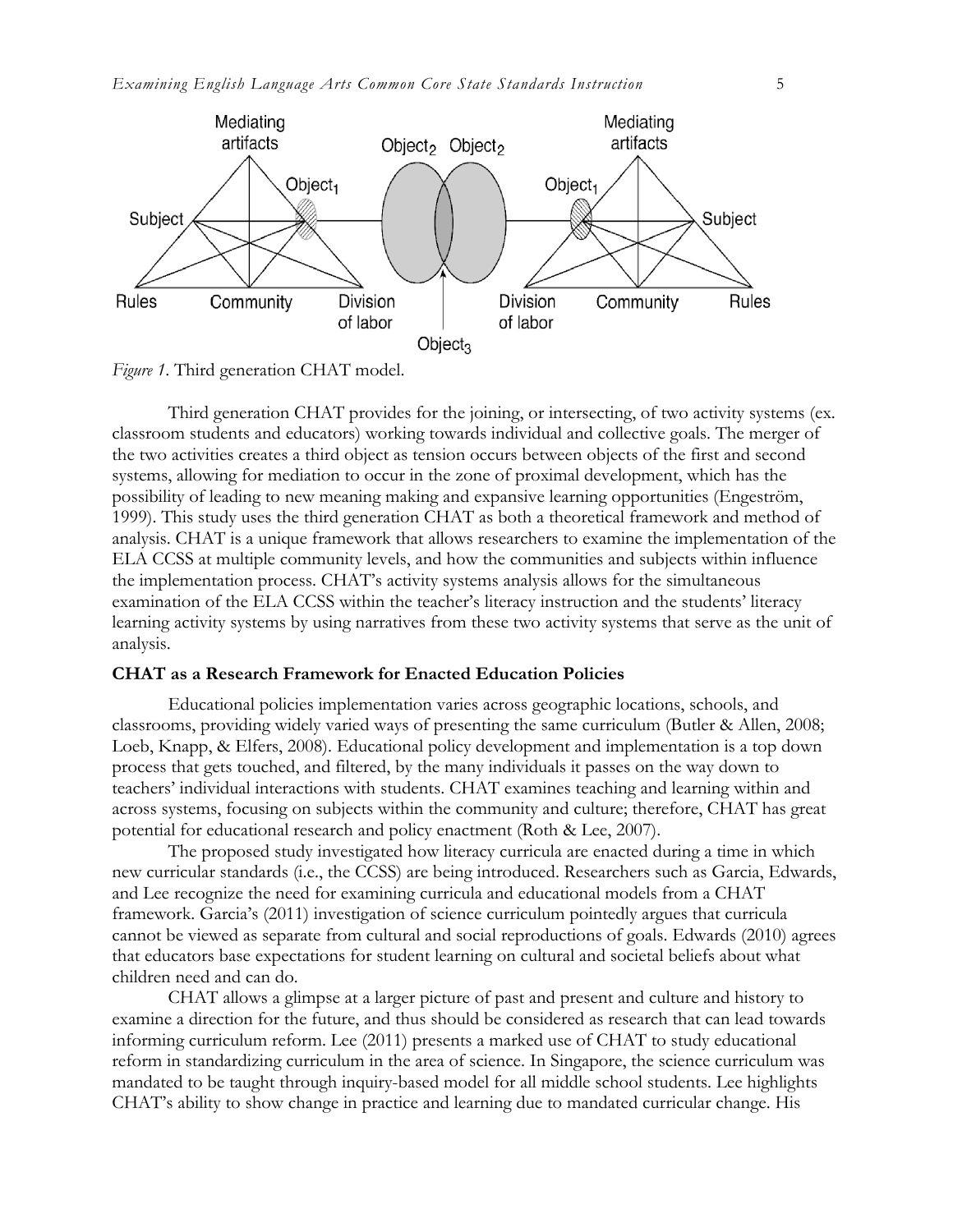research results focused on the motives and power of stakeholders, teacher conformity and contradictions to mandated assessments of curriculum, and examined practices involved in the change of practices in the enacted curriculum.

There is a paucity of research that uses a CHAT framework for investigating curricular policy implementation in literacy, specifically in early elementary and intermediate grades. Fisher (2011) presents a high quality example of research around mandated curriculum implementation using Leont'ev's second-generation CHAT framework. Fisher's study explores activity involved in writing education around the Talk to Text Project in England and the relationship between talk and writing in children ages five to seven. Fisher investigated the development of the project within four teacher's classrooms during year one of the study, and an additional two (total of 6) in year two. Fisher used 24 hours of videoed observations and semi-structured audio taped interviews with the teachers, analyzing the data through activity systems analysis. Results focused on the teachers' actions and learning within the activity around teaching in the new curriculum program, and were presented on the societal, institutional, and individual teacher perspectives. Fisher's study illustrates the need for further CHAT research in understanding how teachers act as subjects within a system's mandated curriculum implementation.

My study contributes towards understanding the implementation of a mandated and almost universal standards-based curriculum in that it uses Engeström's third generation CHAT model to explore the complex political and social process of how policy becomes practice. Engeström's CHAT model is also ideal for investigating the implementation of the ELA CCSS at the classroom level. Unlike previous research using second generation chat to examine curricular implementation and literacy instruction, this framework allows for the examination of interactions between teachers and students (as subjects) by focusing on the literacy learning objectives and opportunities that exist when these two activity systems meet. Third generation CHAT provides a lens for examining CCSSbased literacy instruction that takes into consideration interactional social and cultural factors: a) the communities to which the subjects belong, b) rules and roles within the classroom and greater communities, c) goals or objectives, d) and the artifacts used to achieve the goals.

## **Methods**

CHAT acts as both the theoretical framework and the method for analysis of literacy learning activities within this study. When using CHAT as a method for analysis, narratives from case study observations are selected as the unit for activity systems analysis (Yamagata-Lynch, 2010). My use of CHAT in data collection and analysis is detailed in the section following the context of this study.

## **Context**

Tiger Creek Elementary (all names are pseudonyms) is a suburban school on the fringes of one of the largest Southeastern cities of the U.S., and served 840 children. I also selected Tiger Creek due to its student diversity: 56% Caucasian, 32% Asian, 4% Hispanic, and 4% African American. Twenty percent of the students spoke a home language other than English. Females represented 46% of the student population. Tiger Creek recently lost its Title 1 status due to quickly changing demographics.

## **Participants**

Study participants included a principal, two classroom teachers, and all students in each classroom (*N*=49). Teacher participants were selected based on multiple factors. First, only teachers in first and second grade were eligible for study participation. Kindergarten classrooms were not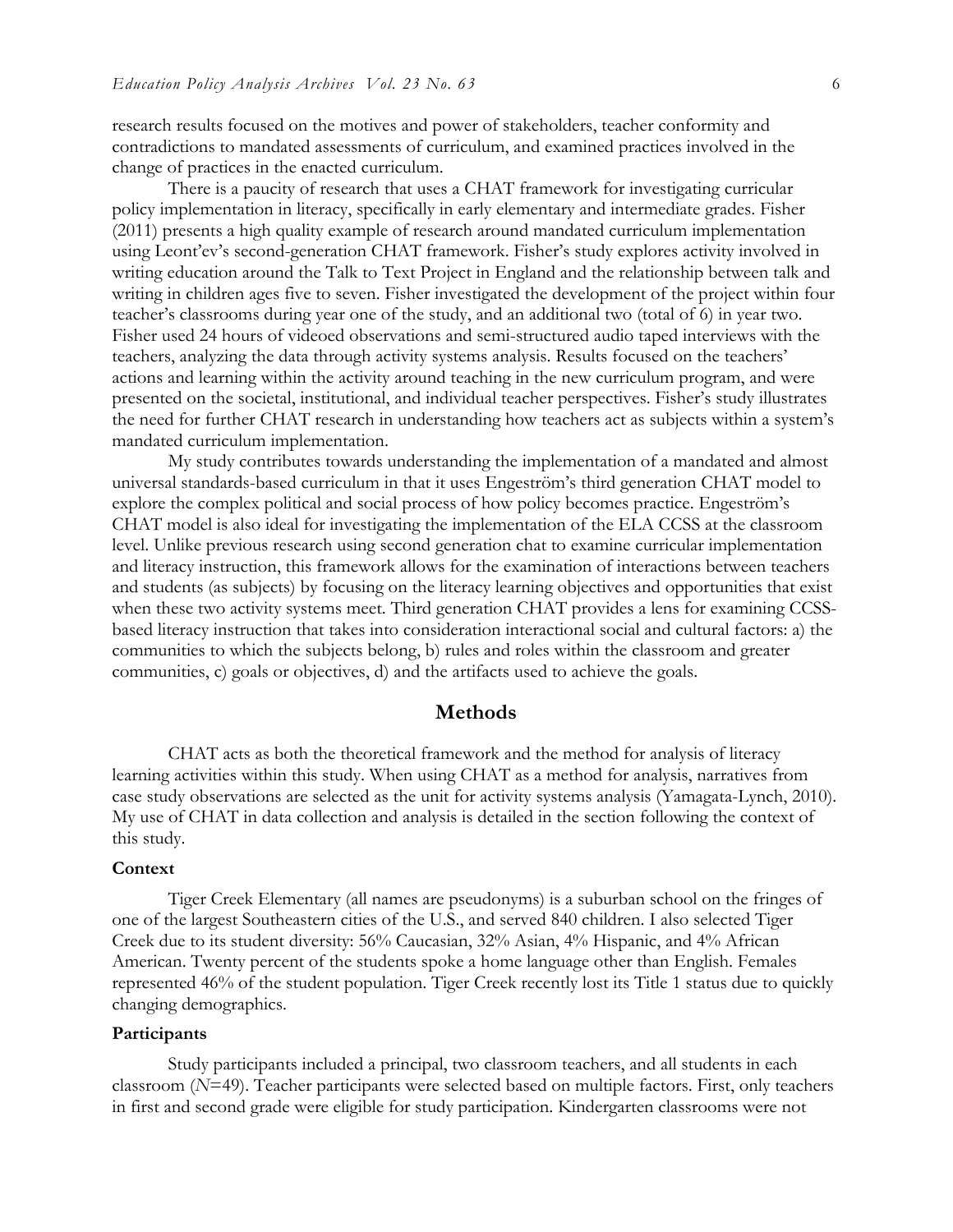considered due to the unique teaching environment and objectives for kindergarten (e.g., socialization and familiarity with the school culture). Third through fifth grade teachers were excluded due to their additional focus on State assessments, which, until the release of PARCC in 2014-2015, remained the State's criterion reference test. Second, only experienced teachers having taught in their current grade level in this district for three or more years were considered. Finally, teachers who had full time educational assistance in their classroom were excluded from consideration (e.g., teachers with student teachers/interns, full time paraprofessionals, or daily licensed support teacher). Teachers with part time instructional assistants, or paraprofessionals, were not excluded as all first grade classrooms at this school had instructional assistants for a portion of each day.

In addition, the school principal participated in a single interview to gather background data on how the staff was informed about ELA CCSS and how the staff was responding to the ELA CCSS requirements. This interview provided an administrative perspective at decision making within the County about how the CCSS entered the schools and what professional development supported its implementation. She had three years of experience at the school as an administrator and was a teacher within the County in years previous.

**Ms. Gabe (first grade).** Ms. Gabe was in her fourth year of teaching first grade. In her 16 years of teaching she had taught  $3<sup>rd</sup>$ ,  $5<sup>th</sup>$ , Pre-K, and Early Intervention grades. She has a bachelor's degree in early childhood education and certification for Pre-K-5 and gifted education. Ms. Gabe was the first grade chair and a member of both the County's Literacy and Leadership and Literacy Assessment teams.

Ms. Gabe had 22 children in her first grade class. The class was ethnically diverse, with slightly more than a third of her students identifying as Asian, two as Hispanic, and Ms. Gabe and the remainder of the students are Caucasian. Of her 22 first graders, four had a home language other than English. Three students had Individual Education Plans (IEP's), one for verbal processing difficulties and two with Attention Deficit Disorder. In addition three other students were currently progressing through the Response to Intervention (RtI) process with a Student Support Team.

**Ms. McCree.** Ms. McCree was in her fourth year of teaching second grade. Before teaching second grade she taught in kindergarten for seven years. Ms. McCree also has a bachelor's in Early Childhood Education. She is a member of the County's CCSS Math Leadership team as well as the County's GAP team, which tours schools in the county observing teachers and providing professional feedback on how well their instruction met curriculum requirements.

Ms. McCree had 27 students in her second grade class; 11 were bilingual. Ms. McCree (Caucasian) had an ethnically diverse class, including children identifying as Caucasian, Asian, and Hispanic. A few had recently moved from Kuwait, China, and Korea. Four of her students had IEP's for speech, and one for occupational therapy.

A case comparison description summary of Ms. Gabe and Ms. McCree appears in Table 1.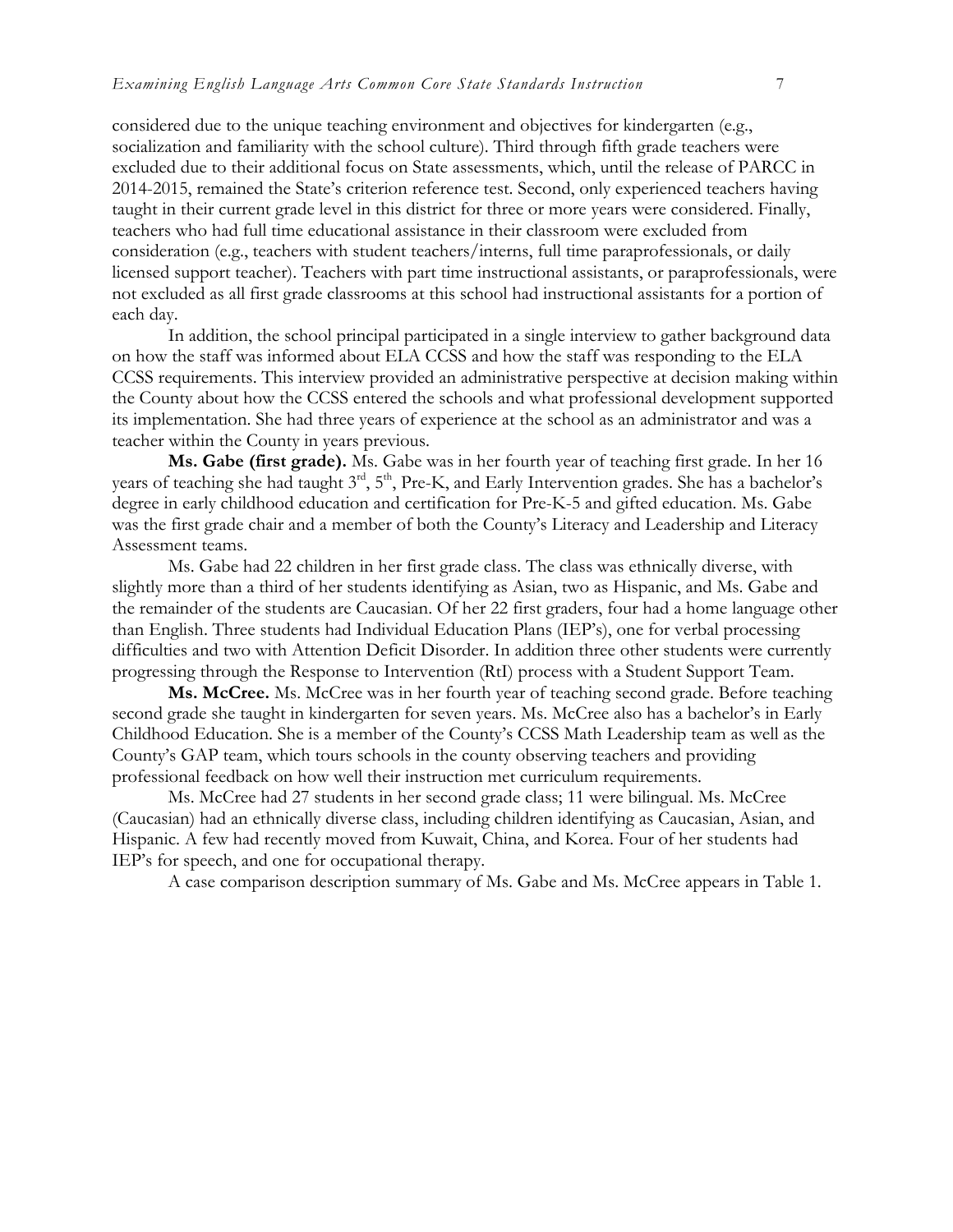| Case Comparison of Teacher Faritipants<br>Teacher | Ms. Gabe (First Grade)                                                                                                                                                                                                                                                                                                                                                                                         | Ms. McCree (Second Grade)                                                                                                                                                                                                                                                                                                                |
|---------------------------------------------------|----------------------------------------------------------------------------------------------------------------------------------------------------------------------------------------------------------------------------------------------------------------------------------------------------------------------------------------------------------------------------------------------------------------|------------------------------------------------------------------------------------------------------------------------------------------------------------------------------------------------------------------------------------------------------------------------------------------------------------------------------------------|
| Characteristics                                   |                                                                                                                                                                                                                                                                                                                                                                                                                |                                                                                                                                                                                                                                                                                                                                          |
| Teaching Experience                               | $1st$ grade<br>$4th$ grade<br>Early Intervention (16)<br>٠<br>years)                                                                                                                                                                                                                                                                                                                                           | Kindergarten<br>$2nd$ grade<br>GAP team member<br>$(11 \text{ years})$                                                                                                                                                                                                                                                                   |
| <b>CCSS</b> Experience                            | ELA Representative for<br>٠<br>school<br><b>ELA</b> Assessment team<br>٠<br>member                                                                                                                                                                                                                                                                                                                             | <b>MATH</b><br>$\bullet$<br>Representative for<br>school                                                                                                                                                                                                                                                                                 |
| Professional Learning<br>Preferences              | Preferred leadership and<br>$\bullet$<br>practice readings<br>Attending professional<br>$\bullet$<br>seminars and workshops                                                                                                                                                                                                                                                                                    | Reflection over<br>summer<br>Learn new materials<br>for instructional use<br>Communicate with<br>$\bullet$<br>other teaching<br>professionals through<br>online venues                                                                                                                                                                   |
| Literacy Learning<br><b>Beliefs</b>               | Children learn literacy by<br>having access to repeated<br>exposure to authentic texts,<br>and participating in<br>meaningful activities with<br>those texts.<br>Provide a variety of texts,<br>$\bullet$<br>genres, and graphic<br>organizers                                                                                                                                                                 | Children learn literacy<br>through participating<br>in fun and engaging<br>activities, almost as if<br>by accident. Provide<br>multimodal<br>opportunities for<br>learning.                                                                                                                                                              |
| Previous Literacy<br>Instructional<br>Practices   | Whole group mini lessons<br>٠<br>around basic skills lasting<br>about 10 minutes.<br>Small group and individual<br>٠<br>work based on reading<br>levels and content need.<br>Daily 5 offered small group<br>structured activities that<br>remained consistent across<br>the year, and CAFE<br>program managed<br>individual growth in reading<br>through conferencing with<br>teacher and independent<br>work. | Short whole group<br>lesson as needed for<br>skill. Small group<br>work based on<br>reading levels and<br>content need.<br>Learning centers daily<br>with activities<br>provided by teachers<br>to help learn state<br>standards concepts.<br>Pulled small groups<br>aside to work on<br>specific skills during<br>learning center time. |

Table 1 *Case Comparison of Teacher Participants*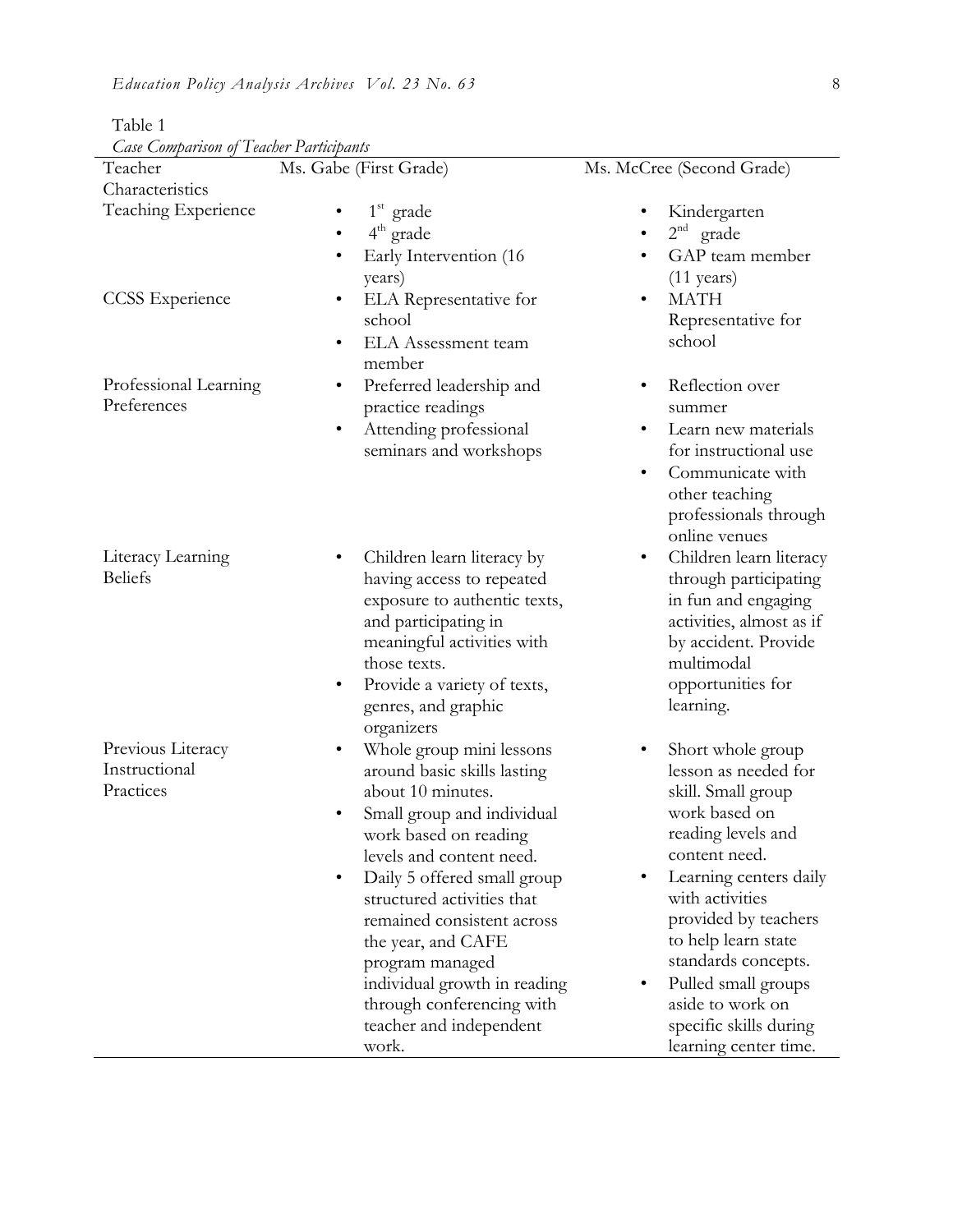#### **Data Collection**

Data were collected in multiple forms: interviews, observations, and documents. Data collection occurred in two phases over a three-month span, separated by the school's winter break. The break served to further refine data collection, analysis, and reflection.

**Semi-structured interviews.** Semi-structured interviews elicited information concerning specific questions around instruction, learning opportunities, and ELA CCSS in the literacy curriculum. All interviews were audio recorded and transcribed within 24 hours. I interviewed the school administration to find out how the school's staff was educated about the ELA CCSS, and how staff members chose to address these standards. The teacher interviews provided information concerning teacher understandings of ELA CCSS, explored how they prepared their literacy instruction and their thinking behind instruction, and noted how they reported ELA CCSS influenced their instruction and student learning. The interviews informed the teachers' literacy instruction activity analyses (teacher's activity system triangle in each model).

After observations began, the interview protocol included summarizing and reflecting activities of recent literacy instruction observations. This protocol allowed for both parties to check understandings, ask questions, and comment on the recent activities. While each of the four interviews included similar protocols, the questions and purpose of each interview differed.

**Observations.** Each classroom was observed 9 times for 75 minutes over a 3-month span (11.25 hours each). With two participating teachers, observations followed a rotating AAB/BBA schedule. This observational schedule allowed for six weeks of observations with an equal number of AAB/BBA patterns. The ongoing weekly analysis provided opportunities for coding, memos, and reflection, which helped to inform the next phase of observations.

My focus for observations aligned with the CHAT framework concerning: subject interactions, activities, objects, tools, and negotiation of rules and roles in the classroom community, which form the pattern of literacy activity systems (Kostogriz, 2000). Observational field notes included instructional contexts, teacher to child and child-to-child interactions, and the involvement of materials and texts. With the literacy activity acting as CHAT's unit of analysis, the observational focus was centered on engagement in literacy activities. Observed narratives described participants' verbal interactions, actions, and use of materials during literacy activities. Literacy activities occurred in: a) teacher to whole group, b) teacher to small group, c) teacher to individual child, d) children in small groups or partners, and e) child(ren) with materials.

#### **Trustworthiness and Credibility**

To establish reliability, I documented and reported my rationale for choices made relating to data collection and analysis (DeWalt & DeWalt, 2011). Each step of the collection and analysis was written in *thick* memos. I created a database to represent types of data, length of data and/or time of data collection in research process, and location of data collection, as recommended by Yin (2009) for reliability. Methods for collection and analysis remained consistent across classrooms.

In preparation for member checking discussions and to establish validity, I provided teachers with a two-page summary of their individual analyses from past observations and interviews. The member check summaries provided teachers an opportunity beyond reflection in interviews to offer feedback, ask questions, and respond to questions. Each participant reported the summaries were accurate, and both felt good to see all the things they had thought and noticed about the implementation of the ELA CCSS on paper.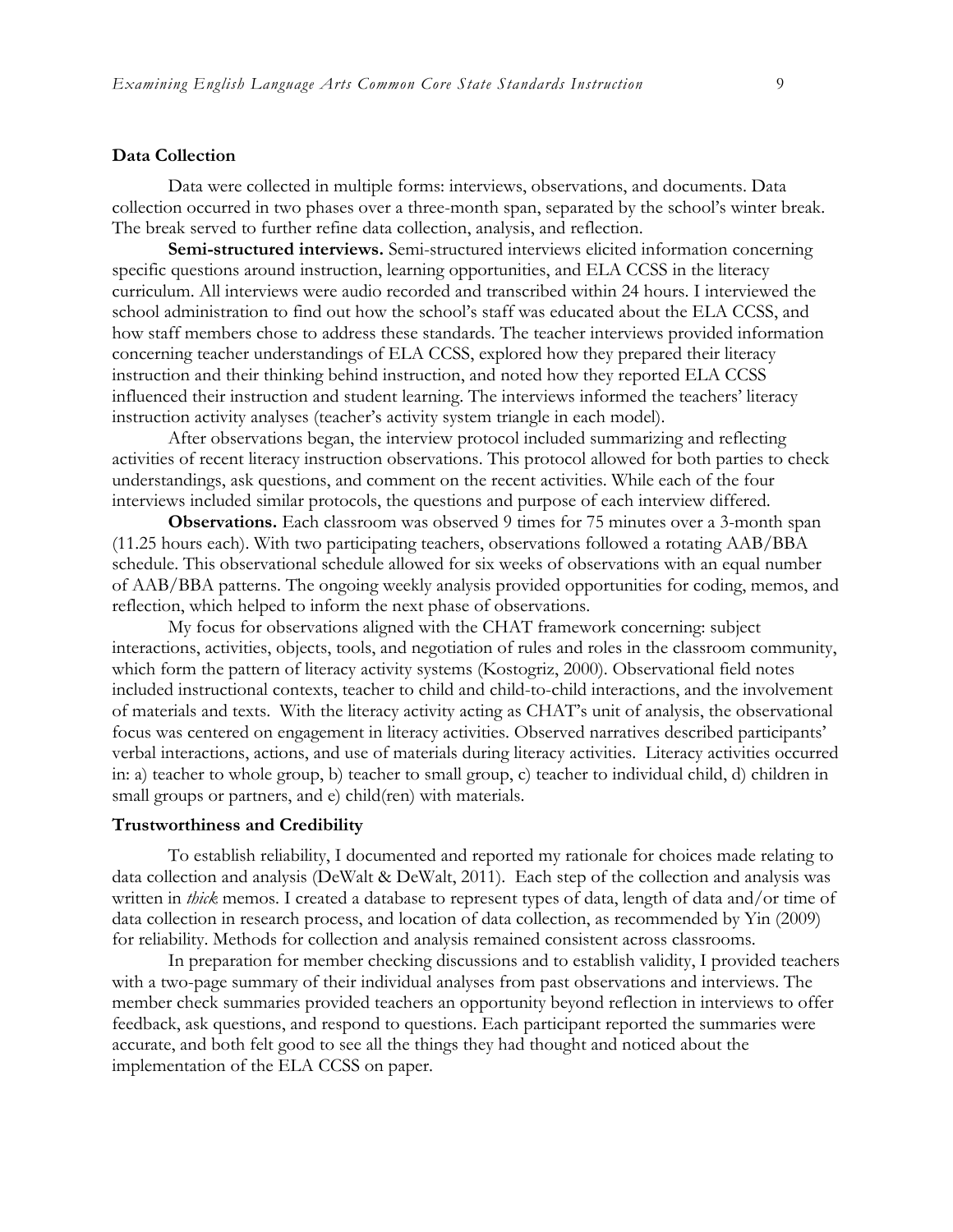#### **Data Analysis**

To conduct a CHAT analysis, Yamagata-Lynch (2010) first suggests that a constant comparative analysis is used to identify narratives that best represent what is happening within the data—no new theories are formed. Once categories are developed, appropriately selected narratives individually undergo a CHAT systems analysis (Yamagata-Lynch, 2010). The two-step process of the CHAT analysis is described below.

#### **Constant comparison of interviews and observations**

To examine teachers' perceptions and implementation of the ELA CCSS in instruction, I used constant comparative analysis (Charmaz, 2006). Data analysis began with a single interview with the school administrator to aid my understanding of the cultural context of this school and gain more insight on the district's role in CCSS implementation. Teacher observations began the next week. I conducted iterative data collection and analyses from classroom observations and teacher interviews.

Coding occurred in multiple phases: 1) initial line-by-line open coding of actions and language, 2) initial coding based upon emerging themes within the open codes that were reflective of my research questions, 3) selective focused coding helped to organize and synthesize the multiple initial codes into subcategories, and 4) coding to determine categories from sub-category codes (Charmaz, 2006). I describe each phase of analysis.

**Phase one: Open coding.** Memos and open codes were created and compared across contexts and data types. For interviews, I created a note summarizing each turn taken. If multiple topics appeared within a turn, separate notes for each topic. I recorded reflective notes about activities and discussions occurring in interviews and observations to offer support in allowing me to stop to jot down new ideas, provide places for reflection beyond the initial coding, more clearly define the categories, and think about how the codes and later categories differ or relate (Charmaz, 2006).

**Phase two: Initial codes.** Next I created initial codes. When rereading the data, I wrote down words or phrases as I noted recurring topics, language, and actions throughout the data. Once initial codes were established in ATLAS.ti, I recoded all previous data. ATLAS.ti more easily (re)organizes and manipulates data into varying groups to see larger patterns, improving the later creation of selective codes and categories.

**Phase three: Selective coding.** During selective coding, initially coded data were compared for similarities, areas of overlap, and contrasting characteristics, and put into subcategories with the qualitative data analysis software ATLAS.ti using methods recommended by Friese (2012). With ATLAS.ti, all the data with initial codes concerning types of ELA instruction were grouped and renamed by their similarities. For example, an initial code for teacher questioning of text genre questioning was placed under the larger selective code of "common literacy instructional practice for both teachers" (ex. Practice\_genrequestioning). I created several broad headings that served as subcategories that became code families. These family headings included *planning*, *practices*, *activities*, *assessment*, *accommodations*, *ELLs*, *context*, and *teachers' perceptions*. I found that I placed most of the interview data in planning, assessment, context, and teachers' perceptions of ELA, while observational data fell under the categories of activities, practices, or accommodation.

**Phase four: Developing categories**. I compared each subcategory to other subcategories, and codes within a subcategory against other codes in other subcategories. Subcategories that overlapped were combined into one larger category. Subcategories from selective coding that spanned all categories were themes across the data. Figure 2 outlines the final categories with corresponding subcategories.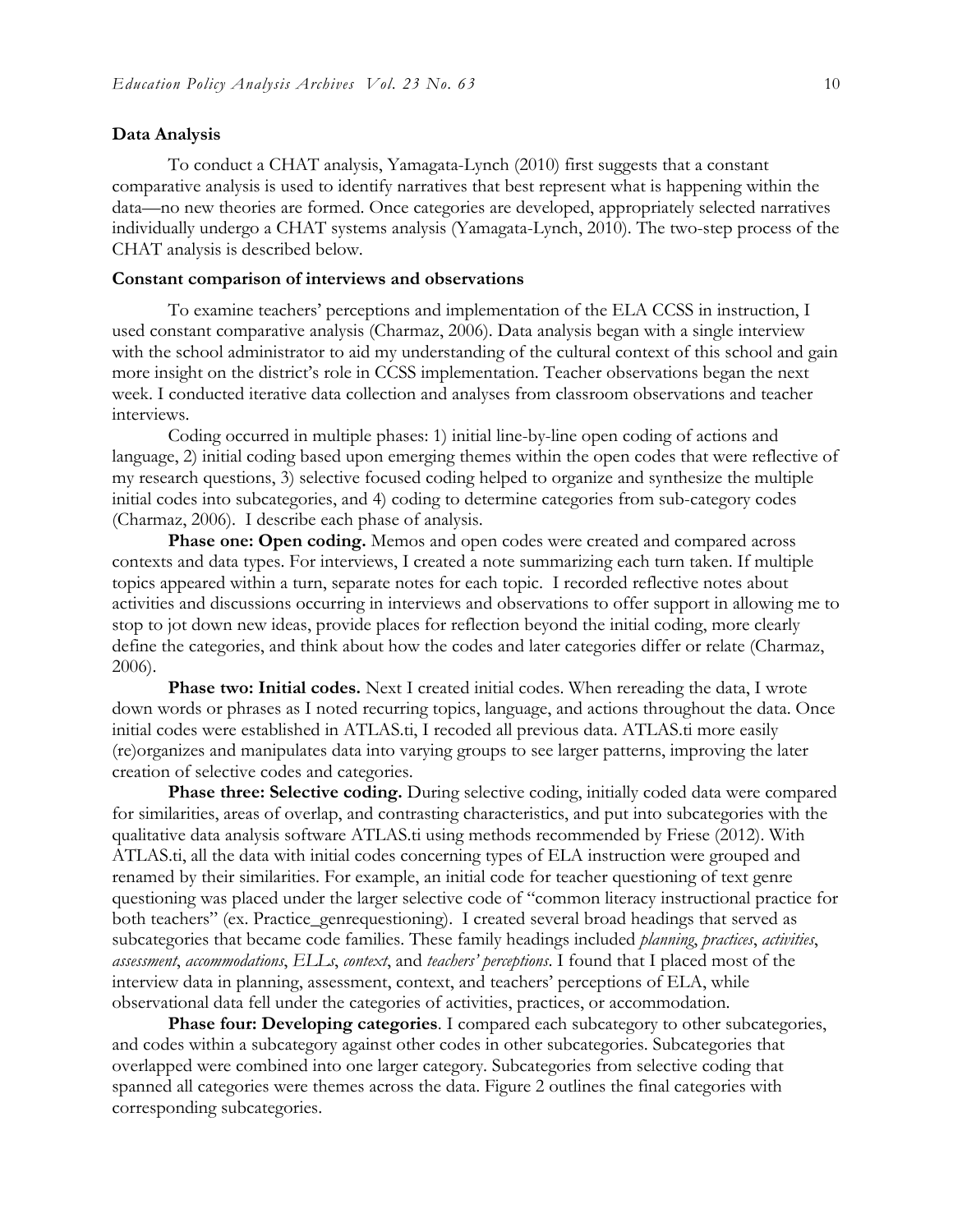

*Figure 2.* Category diagram.

#### **CHAT Analysis of Literacy Activities**

After organizing the data by categories with subcategories, I understood which literacy instructional activity narratives best represented what is happening within the data to perform activity theory analysis (Yamagata-Lynch, 2010). The CHAT analysis occurred in two phases.

**Phase one: Data collection and preliminary CHAT analyses.** During interviews and observations I documented detailed field notes then typed the same day into expanded field notes. Information gathered during interviews with both administration and teachers provided much information for supporting later activity analysis. Information about the district's role in providing professional development, resources, and other supports was included in the individual activity analyses as part of the teacher's activity models. Similarly, interview data concerning teacher beliefs about instruction and learning, described past instructional practices, and perceived changes in instruction and assessment were used to analyze the teacher's activity model. Details for analysis of activity models may be seen in phase two.

Observational notes focused on individual and collective involvement in literacy activities, participant interactions and language, use of artifacts, and verbalized or observed objective(s) and products (Charmaz, 2006; Yamagata-Lynch, 2010). In other words, I focused my observational eye and field notes on literacy activities and tried to include as much description as possible from the beginning of the activity to the end, creating as clear a record of the activity event as possible. I analyzed the data concerning activities from observed instruction by asking questions of the data based on my theoretical CHAT framework (See Table 2).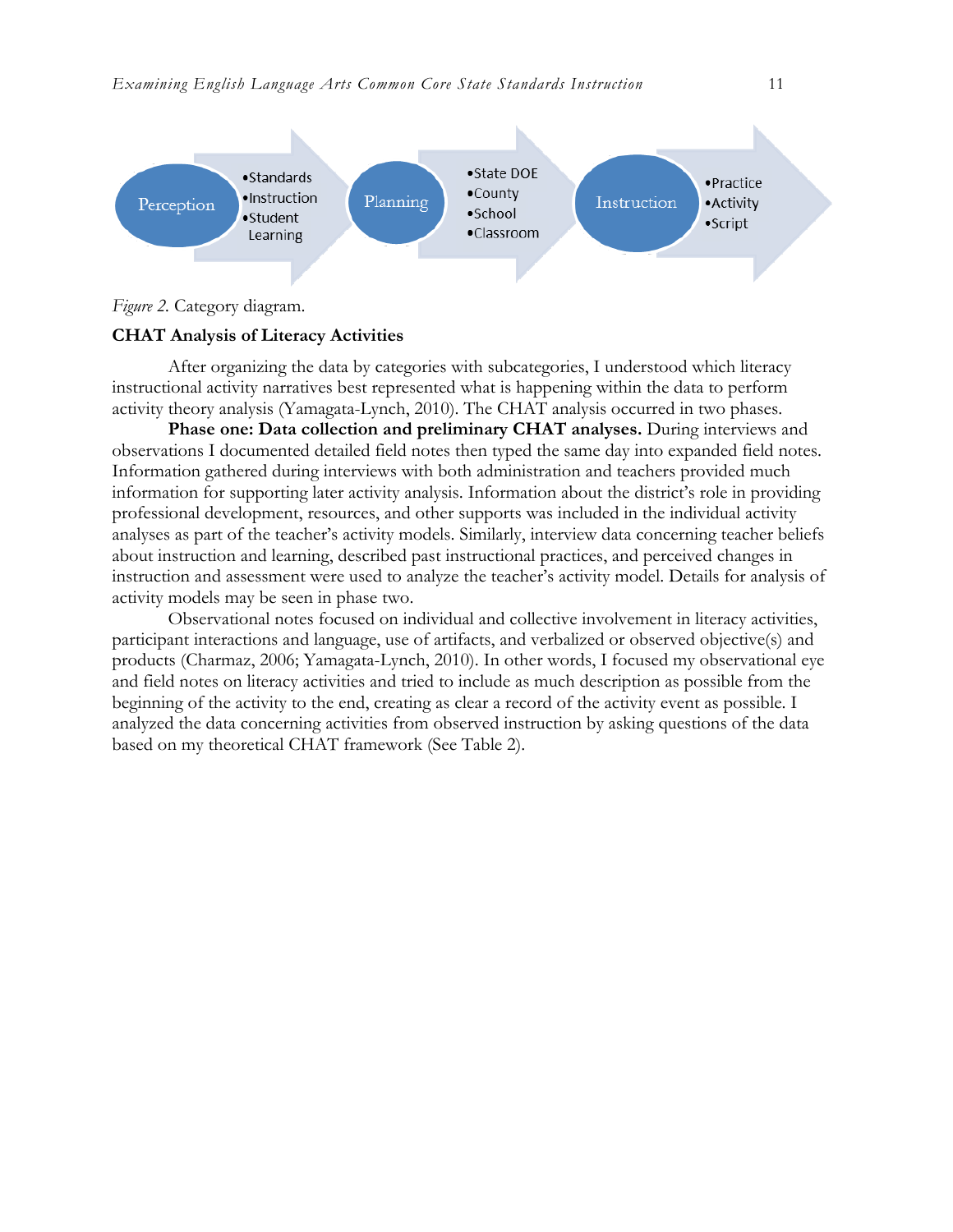Table 2 *CHAT Data Analysis*

| Category    | Anaysis Questions Related to CHAT model                                                  |  |
|-------------|------------------------------------------------------------------------------------------|--|
| Activities  | What activities occur? Do they focus on ELA standards?                                   |  |
| Objectives  | What is the objective of the activity? What ELA standards may be involved in the         |  |
|             | objective? What objectives not related to ELA are involved? Cont'd                       |  |
| Practices   | Are there any practices routinely used for ELA planning or instruction?                  |  |
| Contexts    | What context frames the activity of discussion (both local and larger political/social)? |  |
| Perceptions | What teacher perceptions may inform use of artifacts and creation of roles and rules     |  |
|             | within activity (taken from interview data that was undergoing constant comparison)      |  |
| Scaffolding | What scaffolding and mediation were occurring?                                           |  |
| Artifacts   | How are artifacts used in activities? Concrete or conceptual?                            |  |
| Rules       | What are the spoken and unspoken rules of the activity?                                  |  |
| Roles       | What are the roles of the subjects in the activity and whose script mediates actions     |  |
|             | and objectives?                                                                          |  |
| Products    | What products arise from activity to represent a finished activity objective?            |  |
|             | How is this product assessed related to ELA standards?                                   |  |
| Planning    | How does the teacher plan for ELA standard activity? This was connected to               |  |
|             | data from interviews and helped to explain the teacher's role in the activity which      |  |
|             | might not be seen through observation and helps place activity within context.           |  |
| Community   | What is the teacher perception of the community? This explains subject's view of         |  |
|             | the activity, community, and objective that is not revealed in observation.              |  |

I then created and defined CHAT based codes (Table 3) for examining the activities within the observational data. I looked for similarities and differences within and across cases concerning activities and interactions within an activity. For activities I recorded in field notes, I also labeled which ELA standard the activity addressed or if an ELA standard was left unidentified. If no ELA standard was noted, I asked the teacher for the corresponding standard. Teachers provided evidence of objectives from the County rubrics, which I photographed as extant texts. These notes provided documentation of which standards were covered most frequently by activities within and across cases.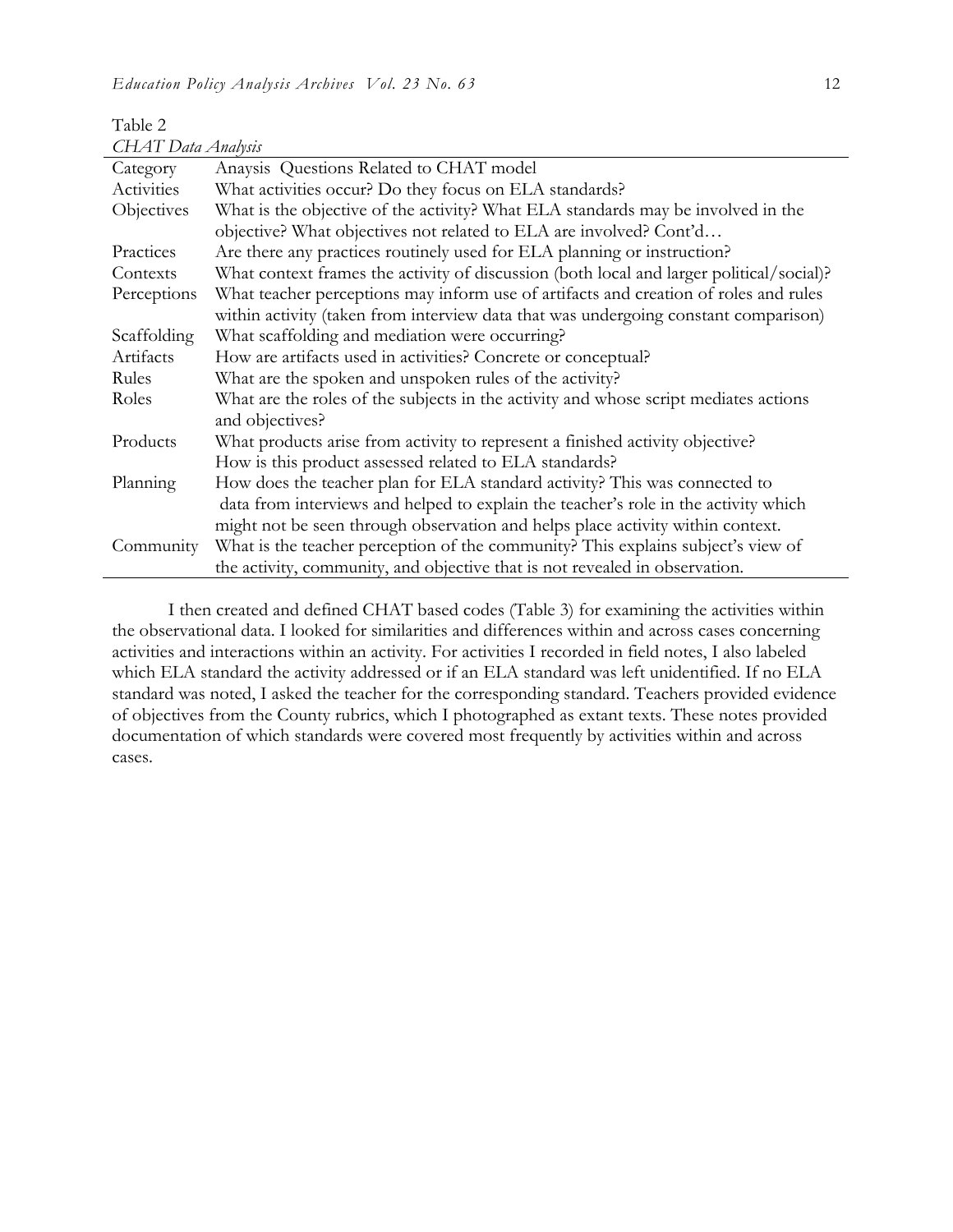Table 3 *Defined CHAT Codes*

Code Labels and Definitions for Activity Systems Components

#### ELA activity

An ELA activity was defined as an event in which the children performed a task with the final objective of the task being a product or process related to one or more ELA standard(s).

## ELA practice

An ELA practice was defined as a procedure or activity that occurred repeatedly and became a classroom cultural standard of behaving or doing and is related to one or more ELA standard(s). An example of an ELA practice would be asking key questions of the text when reading with a group, a peer, or to self, a practice connected to first grade's ELACC1RL1 and second grade's ELACC2RL1.

## Object/objective

I initially coded for only activity objectives that were provided by the teacher. In the later stages of analysis when specific activities were selected, I created a new code for student objectives within the activity. This decision was based on Gutierrez's description of script and counter script in which the children can have an alternate understanding of the objective, or create an entirely new objective for the activity.

#### Rules

The rules of the activity were coded based on what the teacher stated or implied about her expectations for the children's behavior and action. During focused coding, this included the children's responses to the rules, and rules they created for themselves within the activity.

#### Roles

I created the roles code to describe in one word the divisions of labor amongst individuals within the activity. The responsibilities that individuals were to carry out within the activity were all coded as roles. These roles, or divisions of labor, underwent analysis specific to activity and individual in the CHAT analysis of selected activities.

#### Artifacts

To help define and code artifacts, I used Cole's (1996) definition of artifacts: (1) actual objects, (2) modes of actions (e.g. beliefs and traditions), and (3) things that are not directly practical, such as perceptions to examine modes of action. I analyzed how the actions of the teachers and actions of the students helped define the classroom culture and its role as a mediating artifact (Clifford, 1986). I coded artifacts observed during instructional activities as either concrete tools for mediation or conceptual or psychological tools. To help guide my coding scheme for second and third tier artifacts, I focused codes for non-concrete artifacts as including human interactions that make visible modes of actions such as beliefs, traditions, and perceptions (Cole, 1996). Interview data from constant comparison analysis helped inform possible teacher perceptions being implemented during activity and used to mediate instruction, as well as comments about perceptions that were stated directly to me during observations (e.g. "they always follow the model at first" was regarded as the perception that children need models for support).

## Context

This code became a term to define the social, political, historical, and cultural context in which the activities occurred. This included events that were described by participants occurring both in and outside the classroom or seen in observations. Cultural contexts involved the stated beliefs and repeatedly demonstrated practices of the teacher, as well as the behaviors of the students, seen across time and activities. Social and political contexts occurred in classroom level, grade level, school level, county level, and state level.

#### Teacher perceptions

Teacher perceptions of student literacy learning, ELA standards, and ELA instruction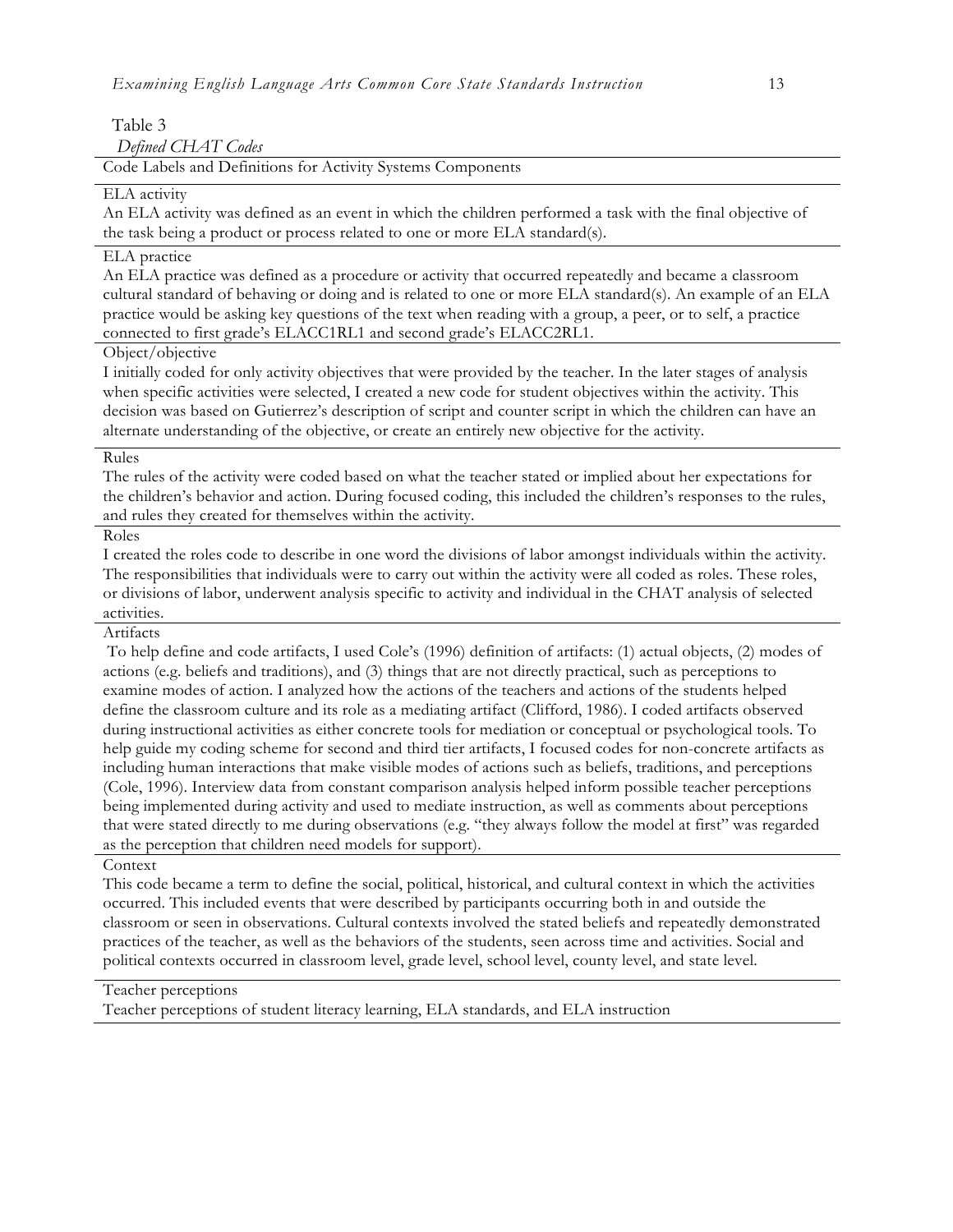**Phase two: Activity system analysis.** Yamagata-Lynch (2010) suggests using a triangle diagram model to represent the activity system during analysis and for reporting purposes. Each part of the activity system should be labeled within the diagram with narrative descriptions to relate activities and individual parts of diagram to the larger whole of the triangle activity system.

To begin drafting activity systems models one must first identify narratives that represent categories from constant comparison that are seen within the elements of subject, artifact, object, rule, community, and division of labor (role) (Yamagata-Lynch, 2010, p. 75). Activity systems models rely on thick descriptive narratives, which researchers identify from code and category examination. After a narrative is selected, information from the examination of codes and categories from constant comparison help to create and finalize the activity systems model. The narrative and activity systems model are co-dependent upon each other for CHAT analysis and will be presented together for the reader.

To analyze an activity narrative and construct an activity model I adapted two models suggested by Yamagata-Lynch (2010) for translating activity systems: 1) Mwanza's eight step model (2002, p. 55) and 2) Yamagata-Lynch and Smaldino's activity systems model (2007, p. 60).



*Figure 3*. Adapted Activity Systems model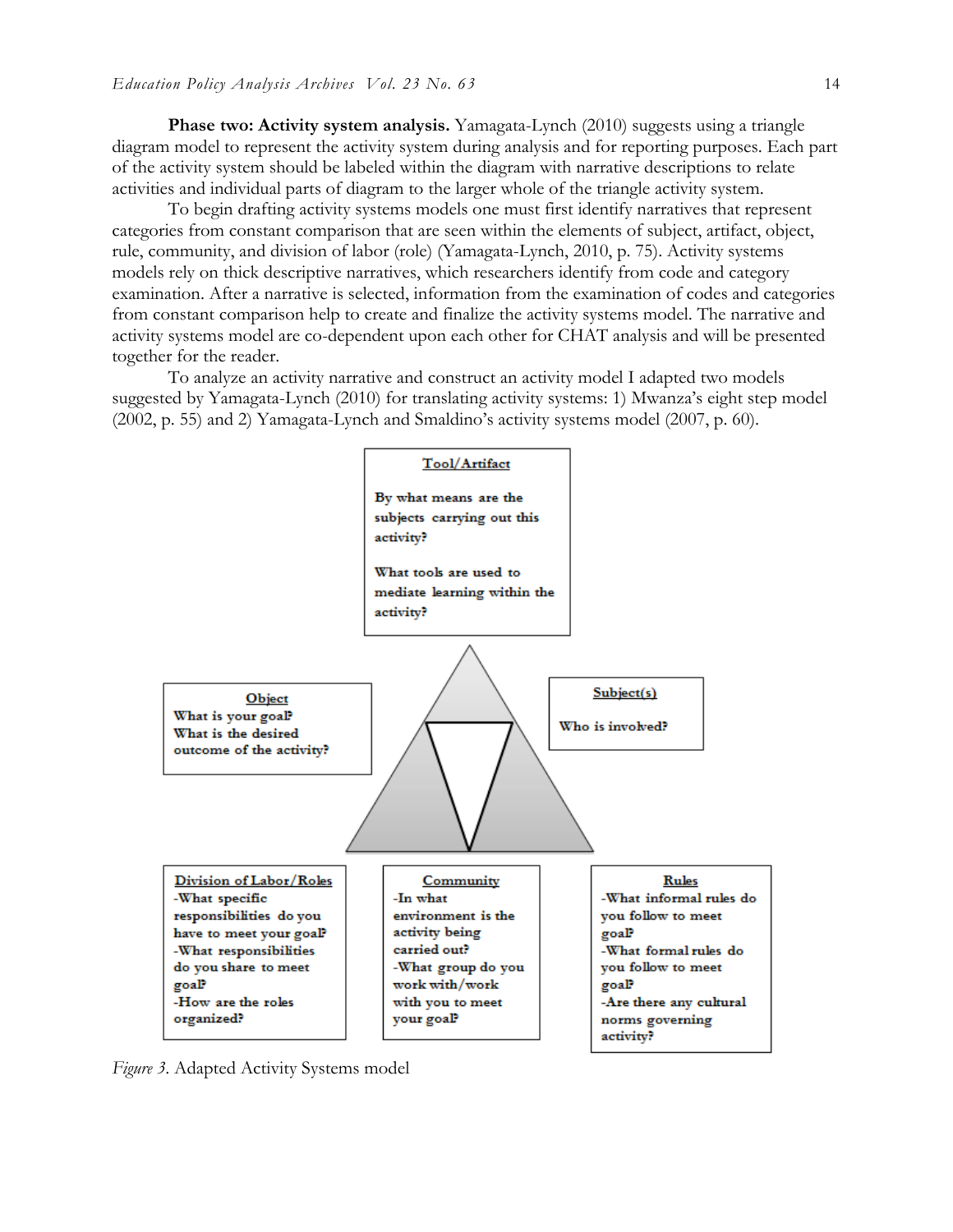The last step of CHAT analysis involves comparing the narrative to the activity system to look for discrepancies or information that needs further attention. Yamagata-Lynch compares this continual checking between the two as reliving the experience but within the specific framework outlined by the question and activity. Finally, the narratives and activity systems were solidified, and participants were asked to review findings for trustworthiness before reporting.

In reviewing the findings it is important to note that this study did not provide for interviews of students' experiences, the analysis for their participation in the activity was limited to what was observed. In contrast, teacher participation in the activity is augmented by information from teacher interviews, and was therefore the focus of this research.

## **Findings Context Counts: A Cultural Historical Look at Policy to Practice**

The findings section is broken into two parts. The first section of the findings provides a summary of constant comparison analysis findings that allow the reader to develop a richer understanding of the cultural historical influences on teacher instruction and children's literacy learning experiences observed in their literacy activities of the enacted curriculum. The categories below derived from constant comparison findings better informed the activity systems' components of community, rules, roles, and subject. The findings from the constant comparison analysis are described to support the reader in constructing his/her own meaning from CHAT narratives and analyses in the final sections. The second section contains the findings of the CHAT analysis and is the focus piece for the following discussion.

## **Part 1: Influences on ELA CCSS Implementation and Literacy Learning Activities**

Factors beyond the actual Common Core standards influenced the teachers' implementation of the ELA CCSS and their literacy instruction. Teacher statements, classroom literacy instruction, and instructional documents revealed that the implementation of the ELA CCSS for the two teachers at this school was influenced by a variety of nested contextual levels. Examples of influences at a variety of levels include: CCSS documents, State DOE guidelines for implementation and assessment, County guidelines and assessments, school-level supports such as the literacy instructional coach, grade level lesson plans, and classroom communities. Local interpretations of the CCSS from the County and other local communities provided important direction for policy implementation (Coburn, 2001). These factors are further expounded upon below.

**Influences from outside the classroom on ELA instruction.** As Coburn (2001) states, formal and informal structures and alliances shape the ways in which policy influences classrooms. In this study, structures of the County, State, and school influenced how the ELA CCSS moved from policy to individual teacher's literacy instruction. Teacher ELA instruction was influenced by the State's adoption of the CCSS and PARCC. Instruction was also influenced by varying degrees by the State's DOE instructional units and resource recommendations. The County influenced how teachers defined the ELA standards, how and when they incorporated them into ELA instruction, what students should be expected to do in relation to the standards, as well as how to assess student mastery of the ELA standards. The school encouraged grade levels to collaborate and form a shared understanding of the standards and standards-based instruction. Together with the school's literacy specialist, the grade levels developed literacy instruction plans. There was a range of uniformity across grade level teams, with second grade standardizing their instruction more than the first grade team.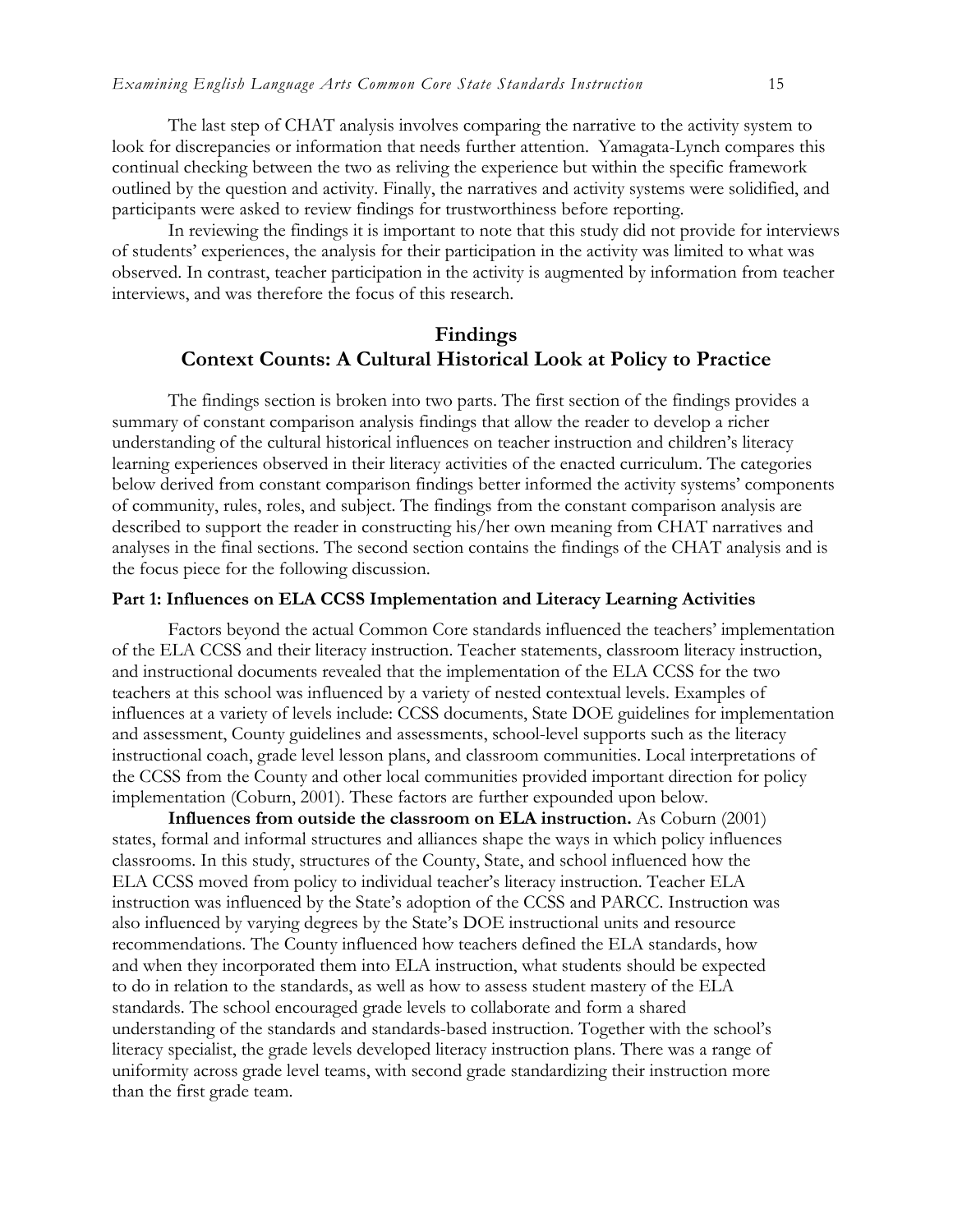Last, the implementation of the ELA standards was interpreted and implemented by the individual classroom teacher, incorporating standards to best fit the needs of her class. This was starkly apparent during observations, in which it was noted that the same standards taught within similar structures provided very different literacy learning opportunities.

**Teacher Influence on ELA instruction.** Instructional practices in both classes were strongly grounded in the ELA standards. It was common practice to use the same standard objective in both their reading and their writing instruction as required in the County's unit frameworks. While County ELA CCSS requirements largely influenced teacher instructional practices, these practices differed in the individual teacher's use of activities, instructional scripts and other artifacts, and rules for participation within the activities. The following section presents examples of teacher influence on ELA instruction as viewed through specific literacy activities that accurately portray typical instruction observed in literacy instruction.

#### **Part 2: Unpacking ELA CCSS Instructional Practices through CHAT**

I examined literacy instruction using constant comparison analysis, which revealed three main categories: (1) teacher practices, (2) ELA activities, and (3) instructional scripts. These three categories are interrelated as teacher practices are made up of patterns of ELA activities and instructional scripts, and instructional scripts are patterns of interaction and discourse seen across activities and practices. I characterized these scripts as teacher artifacts in the CHAT analysis. I analyzed narrative samples from each of these three categories using suggested procedures from Yamagata-Lynch's (2010) CHAT analysis. Using Engeström's third generation CHAT framework, I examined the instructional opportunities being offered to students in the literacy curriculum.

The following narratives, CHAT models, and corresponding discussions reveal how ELA CCSS influences teacher instruction and student learning (the two activity systems). Literacy activities reported here are representative samples of the many ELA activities that were most prevalent in the teacher's ELA instructional practices. Each teacher's literacy block contained both whole group and small group instruction. Examples of literacy activities related to common literacy practices in both whole and small group representative of each class are featured below. Preparing for ELA assessment was a theme across all data and is therefore the focal point of the two whole group narrative discussions. The influences of the multiple factors within the CHAT activity systems are discussed and the reader may draw their own conclusions through the narratives and activity system analysis diagram seen in Figure 3 and figures corresponding to each narrative.

**Small group literacy activities.** The following small group narratives exhibit how the two teachers provided literacy instruction based on the same ELA standards and in the same structural format. The commonalities are owed to the County quarterly curricular units and assessment requirements. However, differences in student grouping (community), use of artifacts and resources, and teacher and student rules and roles may be seen across the two classrooms.

In essence, the following two narratives introduce a new book to a small reading group and focusing on the following ELA CCSS as instructional goals (objects):

- CCSS.ELA-Literacy.RL.1.5 Explain major differences between books that tell stories and books that give information, drawing on a wide reading of a range of text types.
- CCSS.ELA-Literacy.RL.1.7 Use illustrations and details in a story to describe its characters, setting, or events.
- CCSS.ELA-Literacy.RL.2.7 Use information gained from the illustrations and words in a print or digital text to demonstrate understanding of its characters, setting, or plot.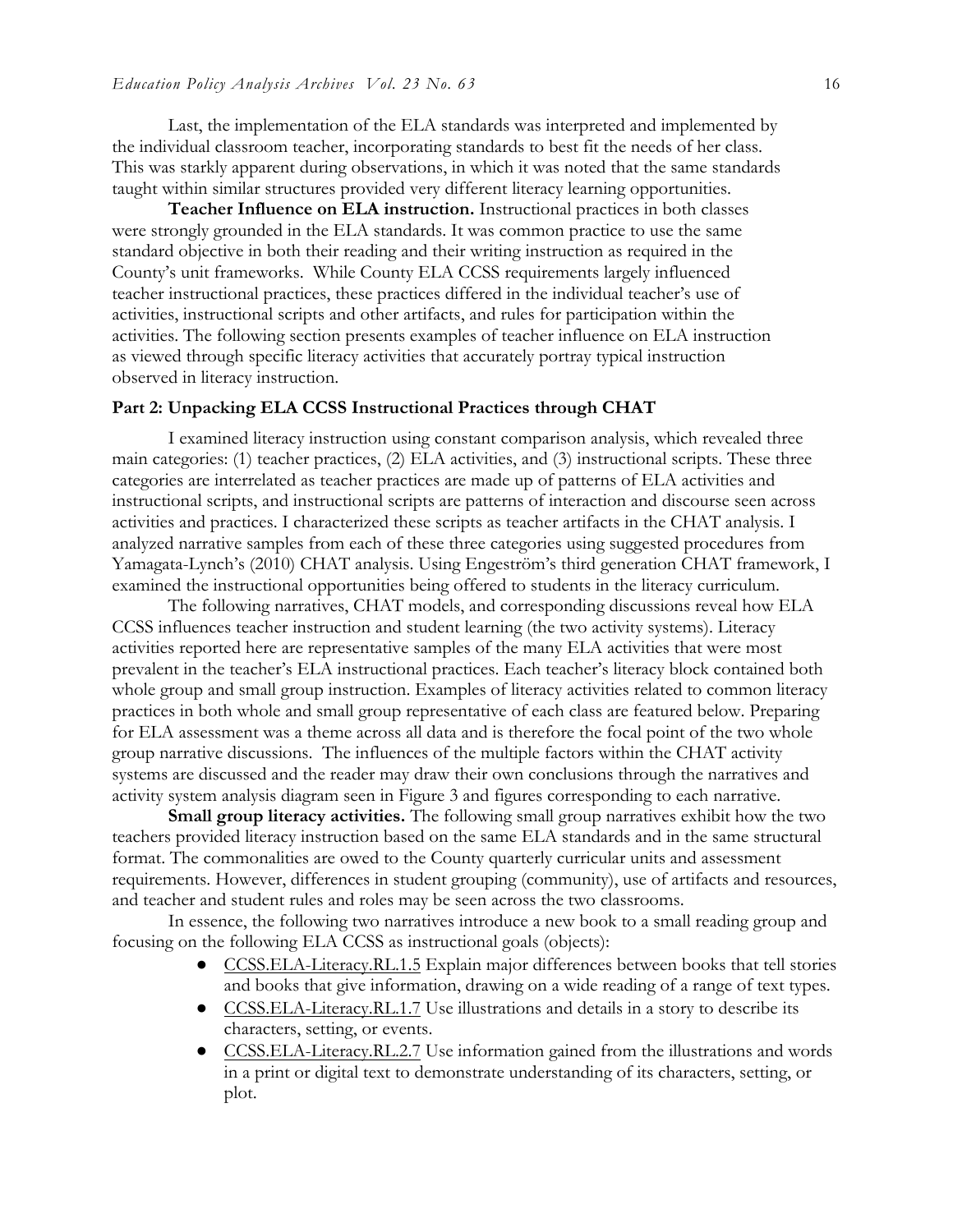Through CHAT one may see how factors from outside and within the classroom influenced the literacy instruction and learning opportunities provided.

*Ms. Gabe's small group reading activity.* The following activity from the sixth observation is an example of teacher ELA standards-based leveled reading group instruction.

Ms.Gabe (MS. G) presents the book *Animals in Hiding* and asks the group why they think it has that title. The book cover has a picture of a brown frog on wet brown leaves. Jeeva (JE): They don't wanna die.

Josiah (JO): Maybe when predators come they wanna find a color they can camouflage with. MS. G: (To Andy and Jeeva, both Dual Language Learners) Do you know what that means, camouflage?

They are silent. She tells them it is about being near a color that is close to their own color and blending in so that other animals can't find them.

MS. G: What kind of book do you think this is, fiction or non-fiction?

Group: Nonfiction.

MS. G: Why do you say that?

Andy (A): It has real pictures

MS. G: Jeeva, what's the difference between fiction and nonfiction besides that it has real photographs and fiction has drawings?

JE: Photographs are true and pictures are make-believe.

MS. G: Andy can you give another reason?

A: These are real nonfiction pictures.

MS. G: (To Andy) Okay. Yes, why might the author be writing this nonfiction? A: (Silence)

MS. G: Read this page (points to Andy's page). What did you learn? (She asks after he read it aloud.)

A: Animals can camouflage?

MS. G: So why did he write that?

A: To help me learn?

MS. G: To give you information, to learn.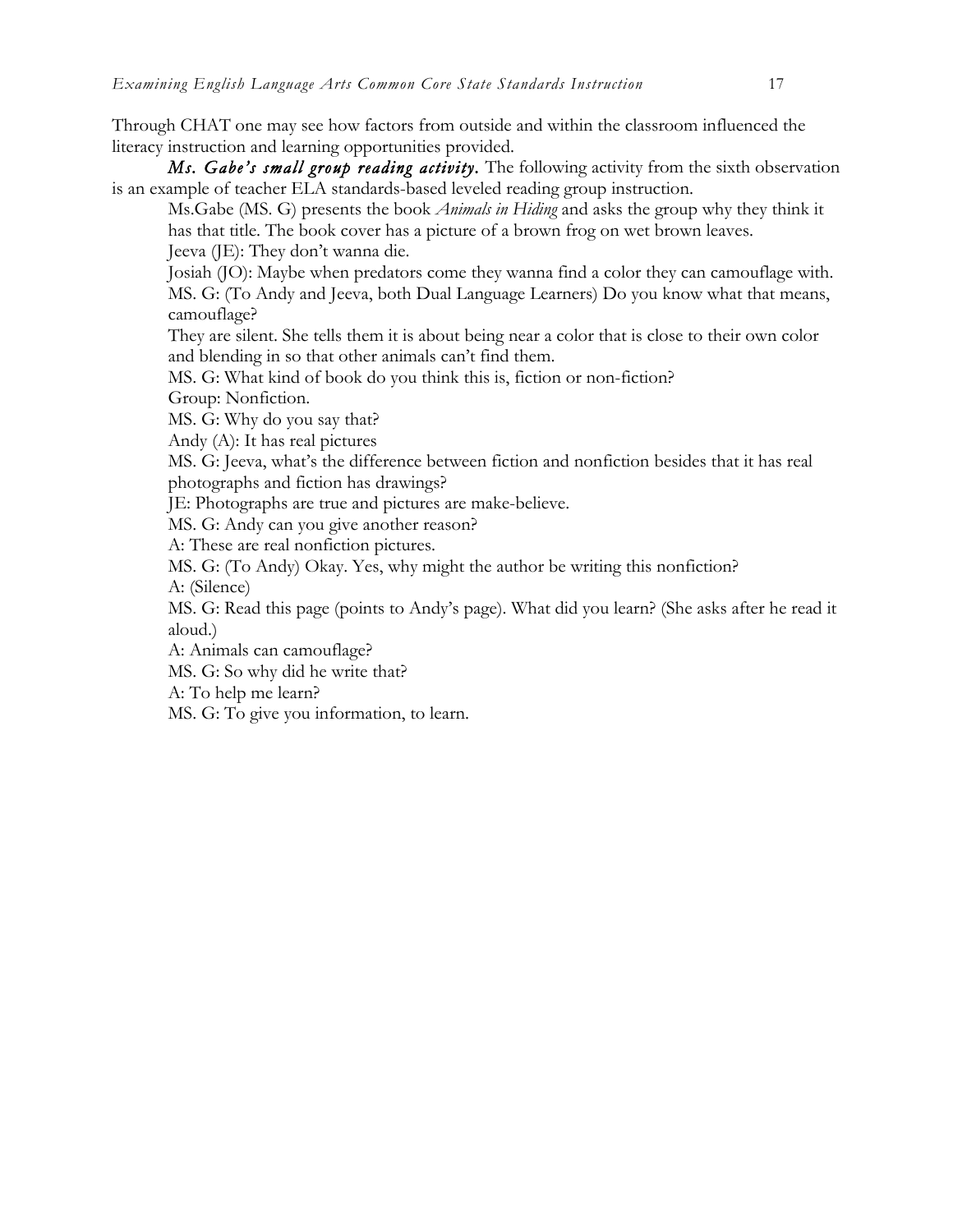

*Figure 4.* Ms. Gabe's small group CHAT model analysis

The CHAT analysis reveals how Ms. Gabe makes space for her ELA-focused object of predictions and genre inferencing and the children's objective involving making connections to the text. This allows for the creation a third objective–developing a collaboratively mediated understanding of vocabulary and the purposeful use of the title and the author's purpose for writing. While Ms. Gabe provided the directions for the activities, she also allowed opportunities for the children's scripts into her discussion (ex. Ms. Gabe stops to talk about the child's use of the word camouflage). Ms. Gabe provides other opportunities for scaffolding based on children's input by actively using the children's language to redirect their thinking towards the instructional goal of developing skills for identifying genre and author's purpose. Instead of telling the children the difference between fiction and nonfiction and pointing out why the book is nonfiction, Ms. Gabe draws the children's attention to the artifact, or components of the text, and draws on their background knowledge to make the connections.

Ms. Gabe's objects were also influenced by educational and classroom communities. Ms. Gabe's knowledge about the ELA standards is informed by her role on the ELA professional development and assessment teams. This knowledge combined with her understanding of children's literacy development are conceptual tools used to create rules and object(s) for the activity. With an object focus on student mastery of the ELA standards, Ms. Gabe used conceptual artifacts (such as her knowledge of the students' abilities and backgrounds) to drive her use of concrete artifacts in creating interaction between the students, herself, and the text. Her belief that children develop literacy skills best by practicing them with authentic texts influenced how she guided student interaction with the text and activity.

*Ms. McCree's small group reading activity.* The following vignette (observation four) of a second grade reading group provides an example of how this class practiced making inferences.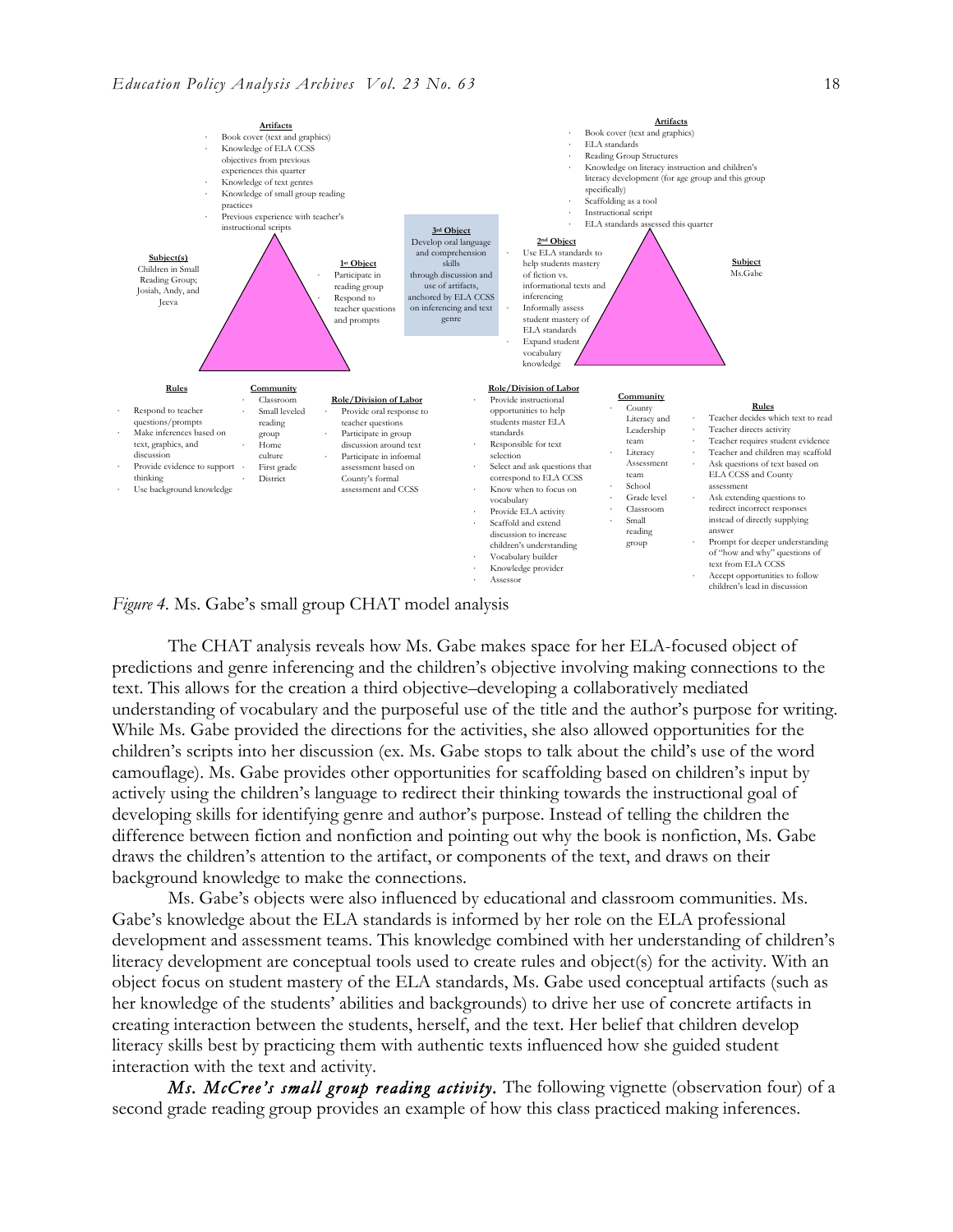Ms. McCree (MC): What is the title, Sam? Sam names the title. MC: Who is the author? (Sam raises his hand) Yes, Sam? Sam names the author. MC: The book is published by Yearly. Look at the front of the book, is this fiction or non-fiction? The front of the book has a drawing of two boys standing next to each other in jeans and overalls. The oldest, or larger of the two boys, is giving the smaller one bunny ears. They are smiling.

Alicia says it is non-fiction.

MC asks Alicia what non-fiction is.

Alicia tells her that it means it is real. It is about someone's life.

MC: And you think *this* is non-fiction? Are you maybe mixed up?

Alicia: No, I think it is about the lives of these boys.

MC: (*In a tone that may imply that she does not agree*) Okay …so you think this is a true story about these two people?

Bryce: I think it is a fiction because it is a made up story about these two boys. MC asks the group to make a prediction about what the book will be about based on the cover.



*Figure 5.* Ms. McCree's small group CHAT model analysis

Ms. McCree's activity objects are also influenced by the rules and responsibilities within the communities she belonged–GAP curriculum assessment team and a grade level team that prepares students for next year's formal accountability testing. Belonging to these communities influenced her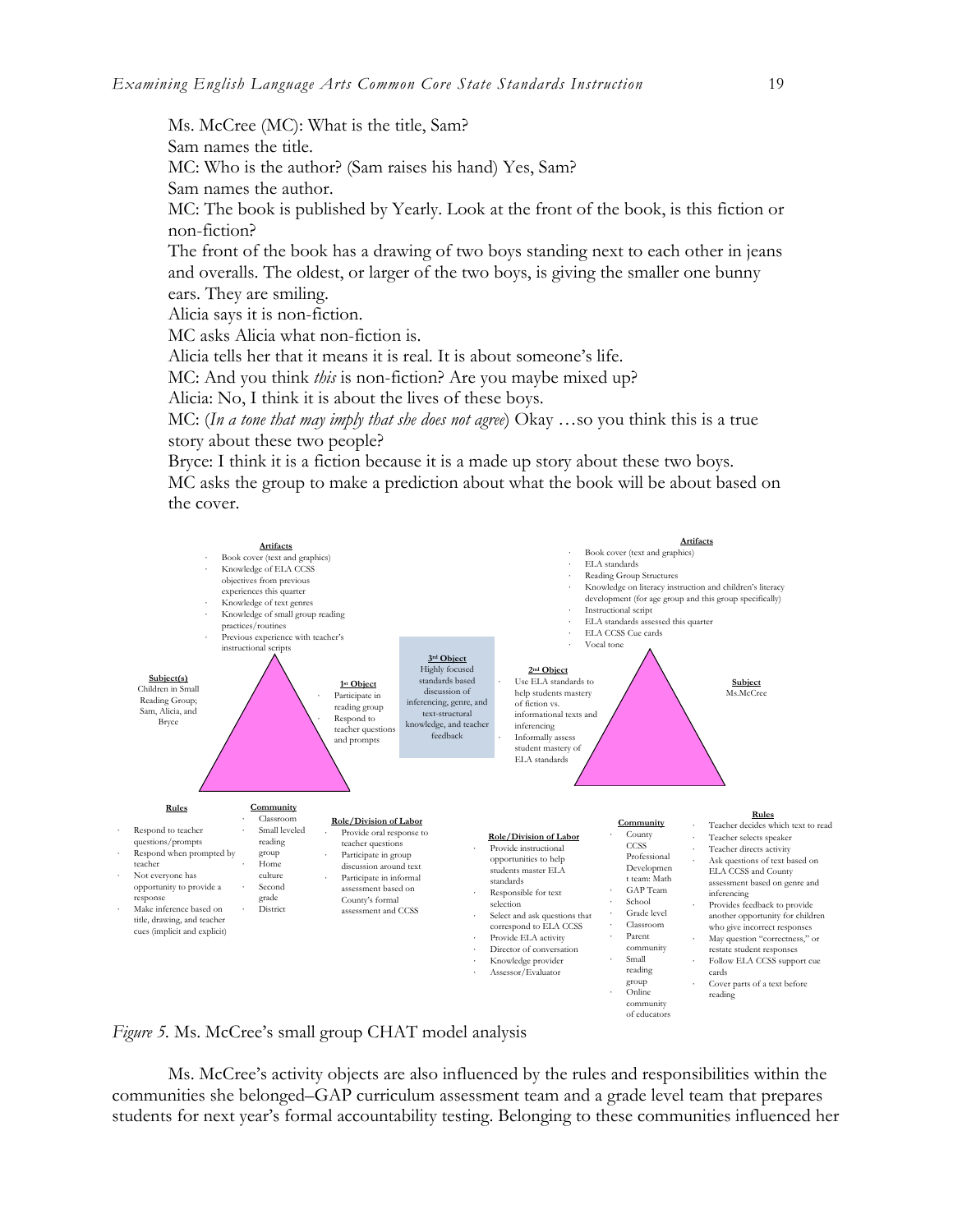perceived role within the instructional activity. Ms. McCree draws heavily on the artifacts concerning the ELA CCSS used in the County's quarterly plans and assessments to guide her literacy instruction. She keeps a set of ELA CCSS question cards from the literacy support specialist on hand to help her remember what questions to ask students in small groups.

Due to her ELA skill-focused object, Ms. McCree's activity contains rules for students that limit conversations within the bounds of questions and correct answers. Ms. McCree often restates, does not reply to, or corrects student responses she views as incorrect, implying that her role is to direct students practice of ELA skills while she informally assesses student understanding and mastery. The roles and rules provided by the teacher are accepted by the children, thus limiting the group's combined third objective(s) to namely reflect the initial teacher object(s).

**Whole group ELA assessment activities.** Each class participated in daily whole group literacy instruction. Additionally ELA based assessments played an important and time-consuming role in both teachers' literacy instruction. Half of the observations in each classroom involved some type of formal assessment or assessment prep, and frequently occurred in whole group settings. The following practice assessment activities demonstrate the different ways each teacher presented literacy assessments to her students. The rules each teacher provides for student success on the assessment are seen within each teacher's instructional script. The roles the teacher and students carry out differ notably. How the children and teachers use assessment artifacts and conceptual artifacts influenced the mirrored goal of each teacher–help students to be successful in the upcoming County literacy assessment.

*Ms. Gabe's practice assessment activity.* In Ms. Gabe's activity the students and teacher review the previous day's practice assessment that directly mimicked the upcoming quarterly exam. Having scored the practice exam, Ms. Gabe knew which skills were or were not mastered and created the opportunity to address the widely-missed questions based on specific ELA standards in a whole class mini-lesson. For skills more specific to individuals, she then breaks the students into differentiated instructional small groups to further review the test. The following activity is extracted from expanded observation five field notes.

Ms. Gabe has the entire class sitting on the carpet up front with the ELA County practice test, which she helped to design on the literacy assessment team, on the overhead projector. The teacher focuses on a question about the setting. She tells them about choosing the BEST answer. She rereads the passage. Then she asks the students to describe the setting in a sentence. She asks them to close their eyes and think back about the story and how the setting was described. When they open their eyes she has them share with their partners. Then she asks for details.

Nina: Because Pablo was messy his room is messy and because Nico was neat his room is neat.

MS. G: But in this story they are sharing one room. What does this room look like? Allie: If Pablo would have picked up his stuff, Nico wouldn't have been stepping on it.

MS. G: Oh so Pablo had toys all over the floor on his side of the room? Wow I can really picture that (writes that down on the board). And on the other side, what did it look like?

Prakash: Nico was always organized.

MS. G: Oh! So Nico kept his side organized? That's an adjective I can use. The other side was always neat and organized (writes that on the board).

She dismisses the children into three groups. One group will work with the instructional assistant on correcting test questions, another group will do the same with Ms. Gabe, and a larger third group will start the Daily 5.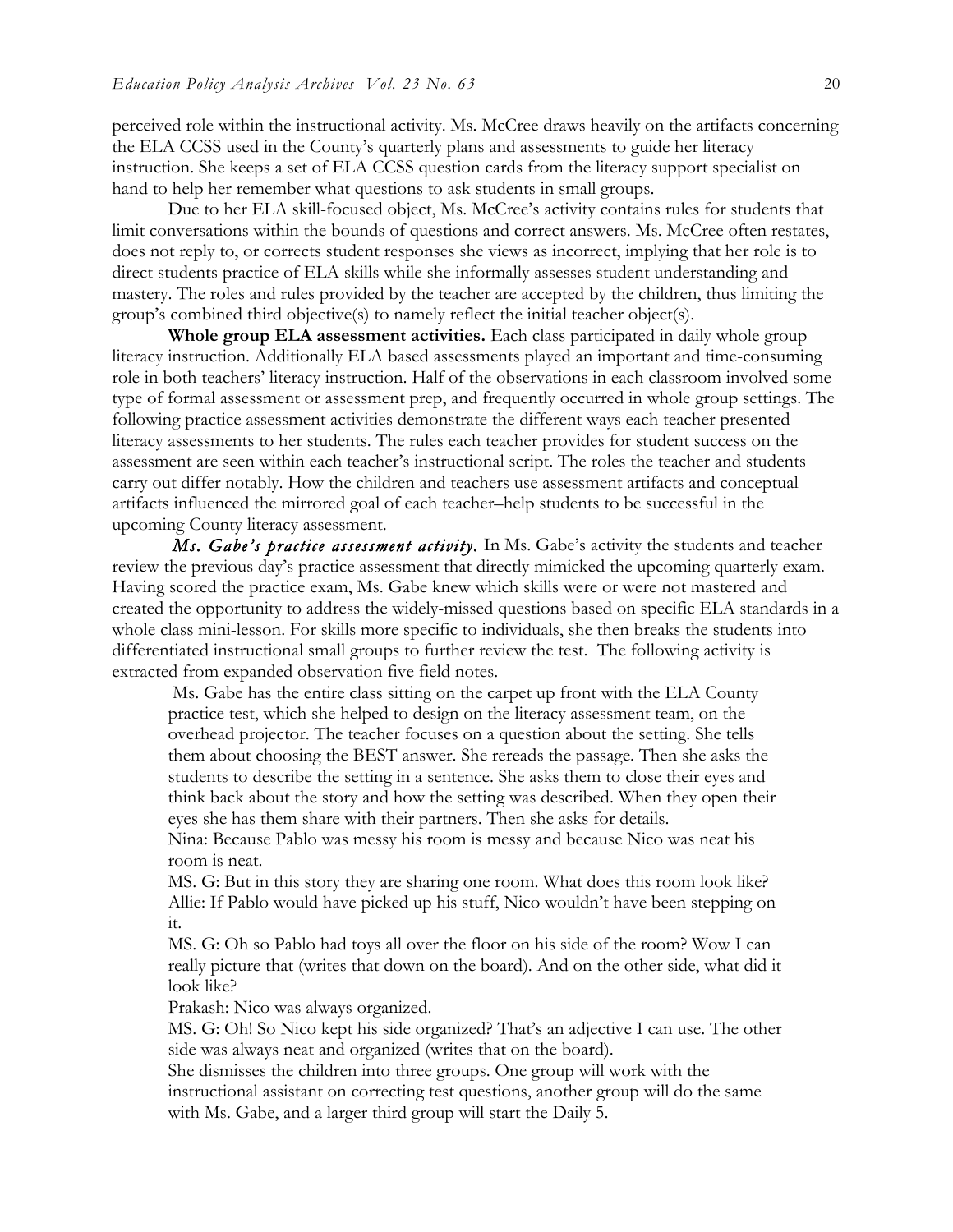

*Figure 6.* Ms. Gabe's assessment-based mini-lesson activity model

Ms. Gabe's activity object was twofold in that she wished to improve both the students' test taking processes as well as their understanding of story elements most commonly missed in the assessments. The assessment is an artifact that manipulates children's rules of engagement, and supports the teacher's objective as a form of evaluation of skill mastery. The communities to which the teacher belonged were very important to this activity, as Ms. Gabe was a member of the County's literacy assessment team which made this assessment. Her responsibilities within the communities and individual classroom reinforce the commitment to her activity objectives. As seen in Ms. Gabe's previous example, she built on student responses to work towards her specific skillsbased objective, indicating her role is facilitative in nature. The rules and roles of her students are influenced by the mediation she provided with her known artifacts (e.g., knowledge of test and knowledge of student literacy development), and the use of these mediated artifacts was influenced by how students followed rules and performed their roles within the activity.

*Ms. McCree's practice assessment activity.* In Ms. McCree's activity the students and teacher are completing a practice assessment together. This differs from Ms. Gabe's class which took the exam separately and reviewed together. Ms. McCree's role includes explaining the rules and directions of the assessment as well as providing rules for how students should complete the assessment (ex. providing tips and prompts for answering as the children work). The following activity was extracted from expanded observation nine field notes.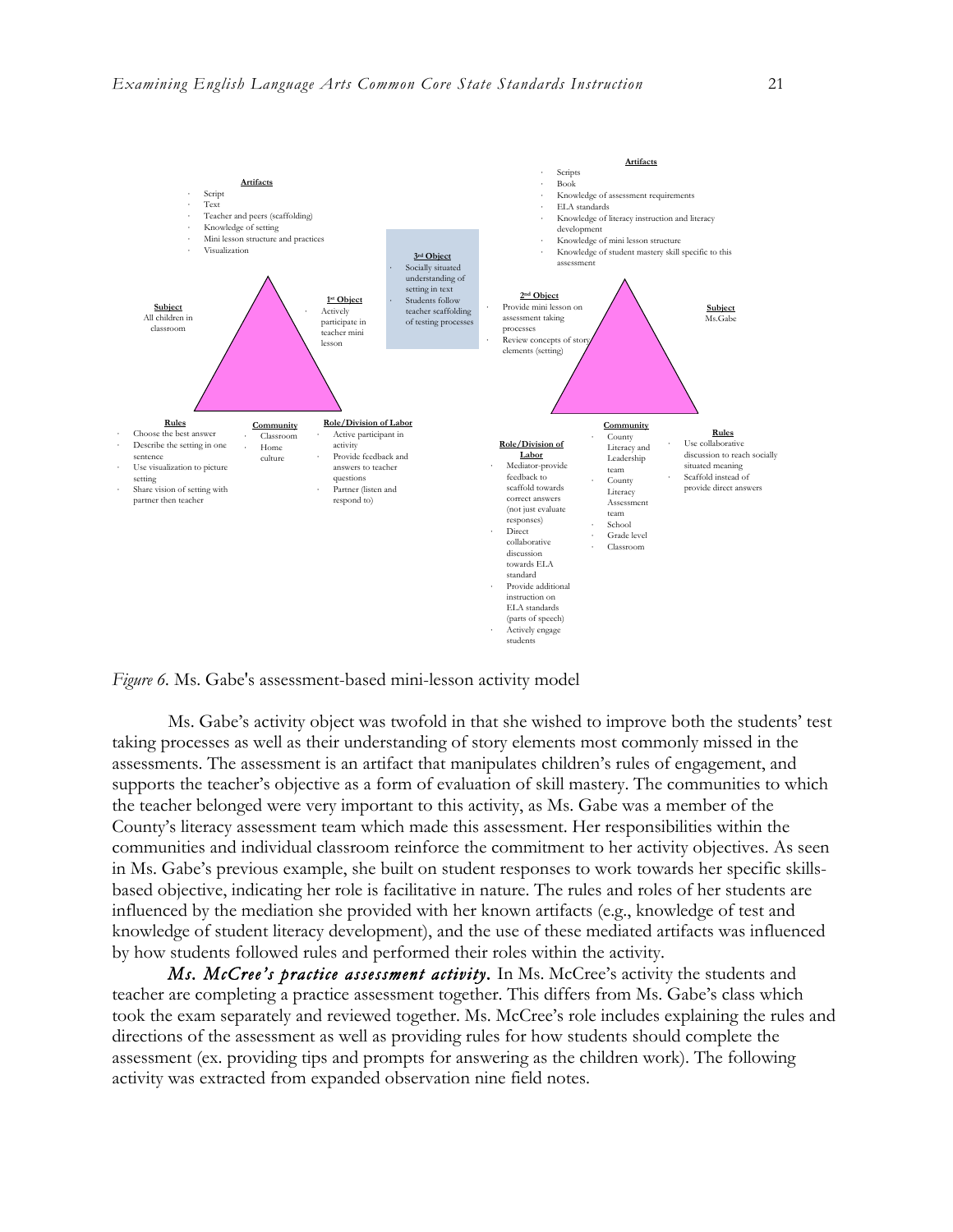Ms. McCree is giving a practice test in preparation for the County's ELA quarterly assessment. The grade level found this test on readworks.org and believed it to be an excellent match in format to previous quarterly assessments. Ms. McCree reads and interprets the directions to the entire class, with the exception of her ESOL student who is at a computer. The first two boxes are for them to write the author's purpose for each of the two passages.

Before the children have time to think about and write the author's purpose in the first box, she asks a question.

MC: Do you think in the first one, it may be to write it in a rhymey way? A first person way? A more fun way? They are similar but there are differences. Be sure to make that clear in the author's purpose.

The children write an author's purpose in the story boxes. Some of the children have copied her. For example, Larry's first box reads, "tell about pandas in a fun way" and in the second box, "Tell about pandas in a real way."

Others have not copied her and have not connected with her idea. Laurel's first box reads, "If someone found a panda and took care of it, they'd know what to do." MC asks the children if they are finished with number one. Most don't answer and some nod, though more than half the class has not completed it and are still writing. MC moves on to number two and says they can go back if they are not finished with the first one.

MC asks the class what it means to only be in one of the texts.

Mary Anne: It would only be in that story and it wouldn't be in the other one.

MC: How could you figure that out?

Naiyla: Read the topic sentences?

Allison: Reread them to see what the second one is missing.

MC: Yes, you could even skim it. What does that mean?

Bryce: Run your pencil over the stories.

MC: Not quite it. Let's practice.

Kerra: Wait! I have one.

Before the class has had a chance to look over the stories again, Kerra shares a sentence from the poem about the panda having red brown fur in the morning (information not stated in the second story).

MC: Let's check the other story. Is it there? (four seconds) No. Well it wants it exactly, so write those words specifically. You have *got got got* (hops up and down), if it says show evidence, you have got to write it *exactly*. What it says in the text. We had problems with that on the last test. You can't make some of it up.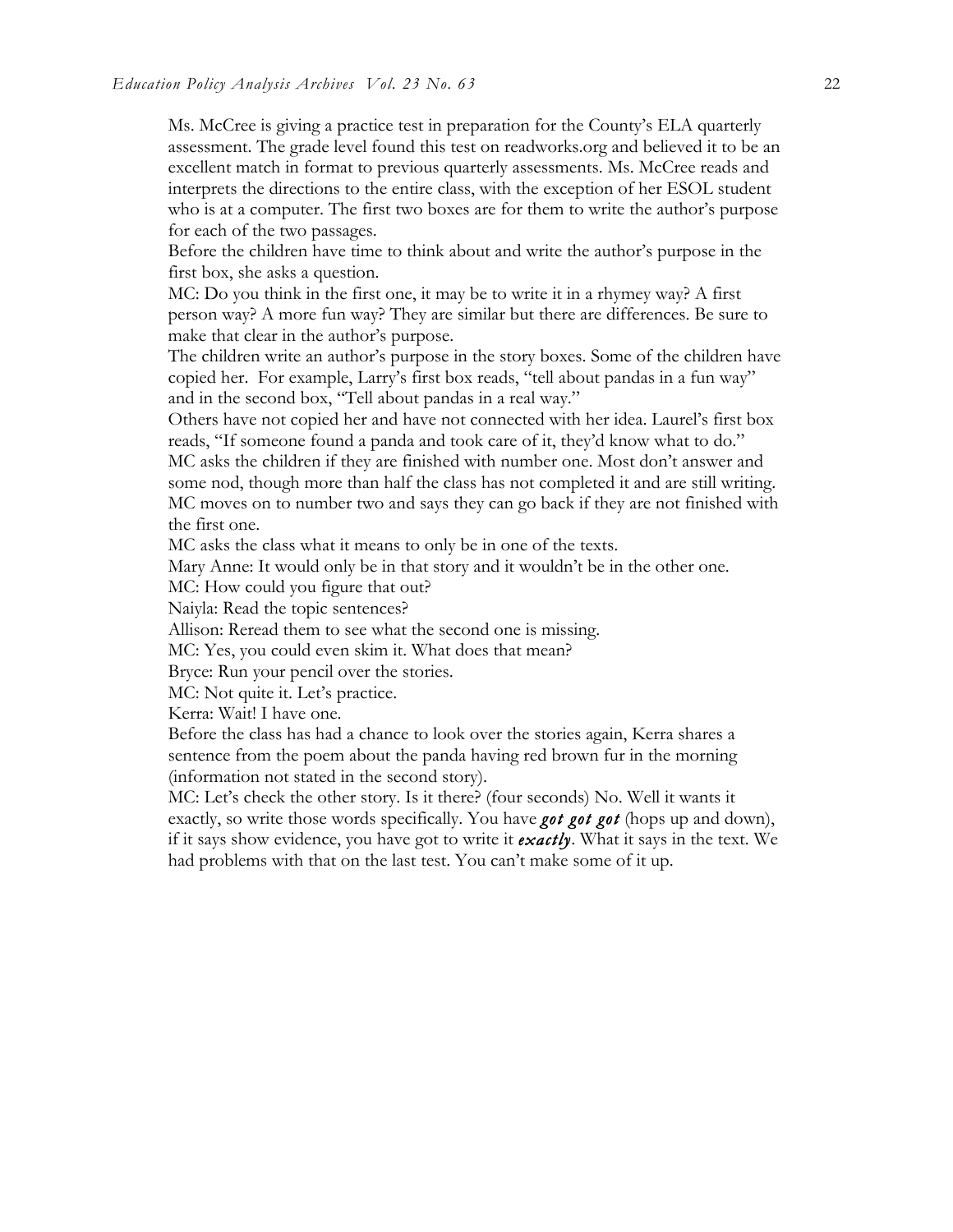

*Figure 7*. Ms. McCree's whole group practice assessment activity model

The object for this activity is grounded in improving student assessment processes and outcomes. The larger and local CCSS standards-based communities influenced this activity's objective, rules, and roles. How the teacher interpreted the community's values and expectations for successful implementation and student success with ELA standards, and how she perceived her contributing role within the community, influenced the rules and roles she created for the activity. The teacher's perception of her role as director and evaluator influenced her additional role in scaffolding the children's understanding of the rules of test taking. Conversations with Ms. McCree informed that she saw it as her role to teach the children "how to answer" the questions, directly up to the point of giving the answer but not providing the answer precisely. The children relied on the teacher and her knowledge to mediate the activity, but not all students followed this script. Some students presented a counter script to her directions by writing responses that were not taken directly from the text, thus breaking the teacher's rule that answers must be evidenced from text.

#### **Discussion**

While each teacher covered the same core ELA standards within an almost identical district curriculum with similar student populations, the instructional and learning outcomes found in their literacy activities differed greatly. While the CCSS controlled all literacy activity objectives and assessment activities across classrooms, the CCSS did not influence *how* standards were implemented and mastered. The instructional methods that lead to different student learning opportunities are discussed below through the components of the CHAT framework.

## **Objects**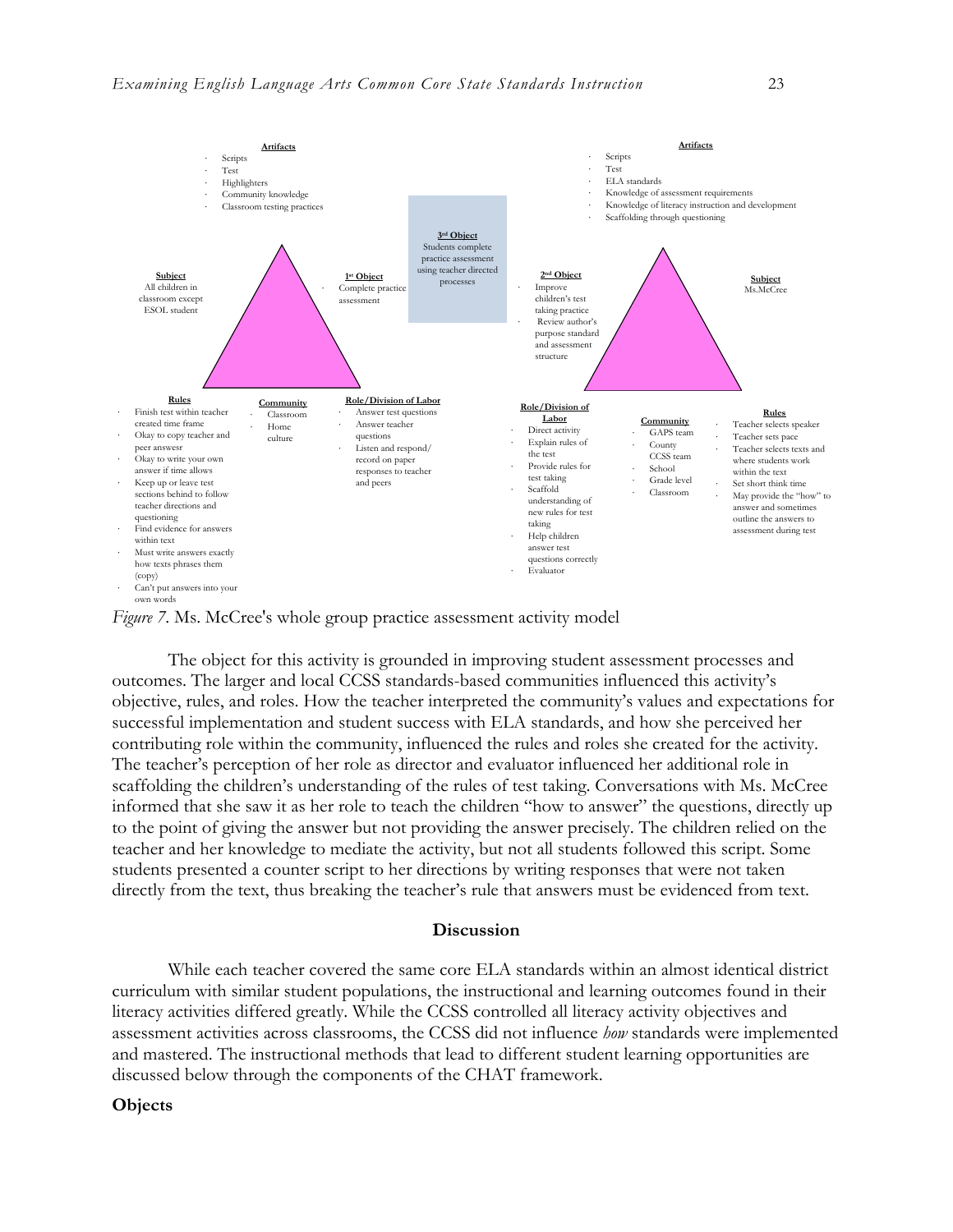The most notable characteristic of all activity objects was the need to master ELA standards. Yet the path to standards-driven objects was influenced by the individual teacher. Final activity object outcomes in Ms. Gabe's class reflected a collaborative goal that included student objects. In Ms. McCree's class final learning objects remained rigidly similar to her initial ELA standard object before beginning the activity. Student objects and scripts were often denied or ignored in order to focus on CCSS objective. How these two teachers assigned student roles, created rules (sometimes in response to student scripts and counter script), and used of artifacts altered activity learning outcomes.

#### **Rules and Roles/Division of Labor**

While rules and roles in each class remained directed towards reaching CCSS objectives, they differed notably by teacher. Ms. Gabe's rules allowed for student interaction and peer scaffolding. This created flexible roles for both the teacher and students. Ms. Gabe might take on a directive role while the children listened and responded, or she might flip the roles by listening and responding to students in a way that connected their responses to the ELA objective. Ms. McCree's rules and roles were static in comparison. Ms. McCree did not allow for interaction beyond students responding to questions asked by the teacher. Her students were not asked to work collaboratively to achieve goals, with the exception of one activity that involved students helping each other find and copy a sentence from a book in the teacher's absence. An unspoken rule noted across all Ms. McCree's observations was that the children never addressed each other directly, but always commented straight to Ms. McCree. The role of students in Ms. McCree's class was to receive teacher knowledge and evaluation, a notable contrast to the student roles in Ms. Gabe's class where students were given the opportunity to be active learners and meaning makers.

#### **Community**

Both the classroom community and larger communities of grade level, school, and district may be noted as possible influences on ELA instruction. Classroom communities and community dynamics differed in part to the rules and roles of the communities created by the teacher and accepted by the students. Ms. Gabe scaffolded learning in her first grade community as students worked collaboratively or individually towards the ELA objective. In Ms. McCree's classroom the community worked almost entirely as individuals under the direction of the teacher. The second grade community was larger in size and was also subject to district standards-based assessments beyond that of the other primary grades. Ms. McCree's perception of these factors may have influenced the way in which she directed her classroom community.

Also, each teacher was part of different educational communities. At the grade level, Ms. Gabe's first grade team showed flexibility in lesson planning together as a group but then differentiated as needed. Ms. Gabe exuded confidence as a leader of her team and knowing what was best for her students. Meanwhile Ms. McCree's second grade team split up the content areas, each teacher taking an area to plan. Ms. McCree said she made some adjustments to these plans based on previous teaching and student need, but felt uncomfortable going too far from the group's plans.

Teacher communities also differed at the school and district levels. Ms. Gabe's membership to the literacy and literacy assessment teams at the school and district level provided different understandings of the ELA CCSS and their assessments. Ms. McCree was a member of the Math and curriculum evaluation team, which may have influenced her level of knowledge about ELA CCSS and willingness to follow curricular artifacts more closely. Ms. McCree noted that she felt pressured by the school and the district to follow the standards. She also expressed feeling pressure to prepare second graders for accountability testing, a concept not mentioned by the former fourth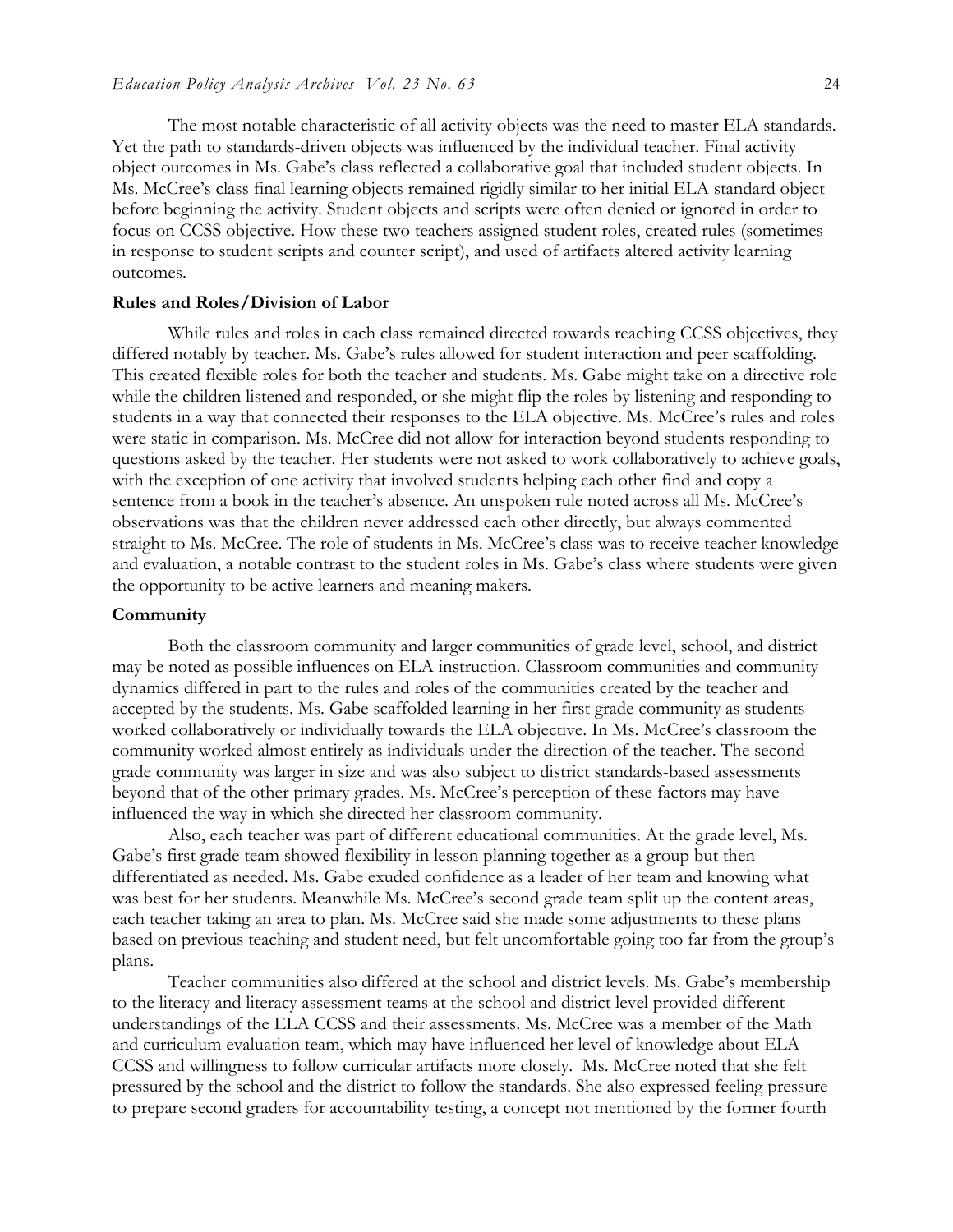grade teacher, Ms. Gabe. During the study, Ms. McCree discovered the district was to give all second graders a surprise CCSS assessment as a measure of how well "the CCSS implementation was going." This was a topic of much discussion during interviews. The pressures of accountability assessment were notably a stress for Ms. McCree, a former Kindergarten teacher.

#### **Artifacts**

Teachers naturally use their own cultural and content knowledge about literacy instruction and literacy development (Clifford, 1986). The teachers used these conceptual artifacts to guide student learning within the activity. Teachers' beliefs and perceptions played a role in how they constructed the rules, roles, and objects of an activity.

The use of the artifacts in each classroom was similar when artifacts were concrete, but differed when conceptual. Ms. Gabe's instructional activities were influenced by her belief that children should have personal experiences discussing and working with texts, and involved students actively using authentic texts for standards-based objectives. While Ms. McCree believed that children needed to have fun with literacy practices, her use of artifacts reflected her concerns about being held accountable on State and district assessments. Ms. McCree's activities were designed to be creative and fun, but were strictly aligned teacher scripts, objectives, rules, and requirements.

Conceptual norms for practice included the use of teacher scripts. Ms. Gabe created instructional scripts that allowed room for student scripts. Ms. McCree's instruction imposed the teacher script upon the activity, ignoring or denying student attempts at counterscripts. Inclusion or exclusion of student scripts influenced the roles students undertook and student opportunities for learning the appointed ELA standard.

## **Conclusion**

This study's CHAT analysis of literacy activities within and across two primary grade classrooms implementing the ELA CCSS, exemplifies the variation in how policy becomes practice as teachers and students create an enacted literacy curriculum influenced by: a) artifact use; b) rules and roles of community members, c) communities to which they belong, and d) participant objects.

## **From Policy to Practice: Implications of ELA CCSS Implementation**

When policy makers create new educational policies to improve teacher accountability and student achievement, the myriad of cultural, societal, and historical influences on said policies are unknown. The success of policy enactment and student achievement does not rest solely on the classroom teacher, as the implementation of educational policy is also influenced by stakeholders at the state, district, community, school, and grade levels (Fisher, 2011). Despite attempts to standardize learning through a common set of curriculum standards, individual instructional practices seen in this study provided notably different learning opportunities for children.

#### **Instructional Opportunities in the Enacted Literacy Curriculum**

Instructional activities and teacher instructional scripts from each classroom were framed by the ELA CCSS, furthering Black's (2007) finding that teachers' classroom instructional cultures are influenced by outside political factors. In all lessons, the two teachers demonstrated ELA standard objectives and behaviors, and provided literacy instruction that consistently supported the ELA CCSS and County requirements.

Findings from this study reveal the depth in which the CCSS has influenced day- today literacy instruction. Literacy instruction, within the realms of these two classrooms, was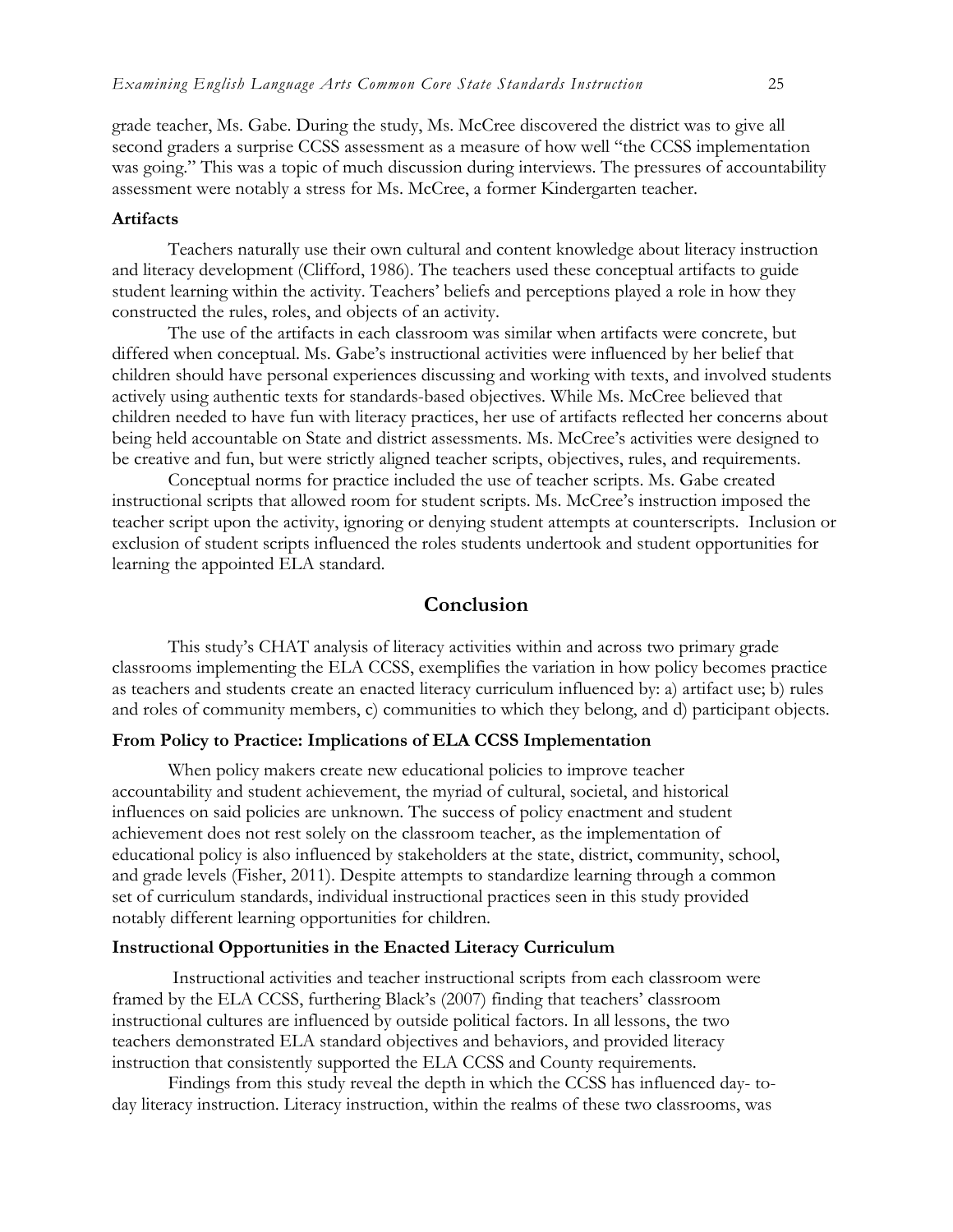dominated by ELA standards, skills, and assessments, in some instances to the point in which children would be silenced to return to the ELA objective. Both teachers voiced the concern that the ELA CCSS had turned their instruction into scripts for ELA skill mastery. Yet despite their perceived loss of their own teacher autonomy due to the standardization of the curriculum, literacy instruction in each classroom reflected the individuality of each teacher. In line with prior research (Edwards, 2010; Pacheco, 2010), results from this study indicate that even with a similar, and in this case nearly identical, curriculum teachers offer students differing types of instructional opportunities based on their own beliefs and perceptions (Powell, 1996). This indicates the need for additional studies that examine teachers' perceptions of their own power to interpret educational policy and implement mandated standards based on their beliefs about literacy instruction and children's literacy development (Thomas, 2013).

## **CHAT and Curriculum Reform**

Using CHAT to study curriculum reform is unique in that CHAT acts as a theoretical and analytical lens that allows for the examination of policy implementation at multiple levels simultaneously. By examining the influence of educational policy on literacy instruction through CHAT, one may see the influence of districts, schools, teachers, and students on the enactment of educational policy (Fullan, 2010). Globally, competition for high test scores and employment rates drive educational policies to focus teacher and student accountability, which in turn drives teacher instruction to focus on assessments and assessment-taking skills (Dooley & Assaf, 2009). Teachers feel the pressures of accountability and standards-based instructional mandates even in the primary grades, a pressure which ironically changes the opportunities provided to students to learn literacies needed in today's global climate. This leaves teachers attempting to balance meeting student needs with survival within the system for both themselves and their students.

#### **Significance**

This study adds to the small body of literature concerning policy's influence at the ground level of education by using Engestrom's Third Generation CHAT model to examine the multiple personal and societal factors that influence teacher implementation of educational policy at the actual level of teacher instruction and student learning (Coburn, 2001). Additionally, the study contributes to the paucity of cultural-historically framed research concerning the influence of educational policy on literacy learning opportunities in the enacted curriculum. CHAT provides the ecological validity in which researchers may more accurately examine policy's influence on literacy instruction and student learning while maintaining the integrity of the real-life situations within social and cultural contexts. This study maintains that cultural historical factors will influence even a standardized curriculum, further questioning a standards-based accountability reform model as an effective method for promoting equitable college and career readiness and decreasing the student achievement gap (Apple, 2003; Mattaei, 2012).

#### **Limitations**

While this study's use of CHAT highlights contextual influences on policy, there are limitations to consider. The study took place in consecutive primary grades in the same district at the same school. This allowed for a more thorough description of the cultural historical context for studying ELA CCSS implementation. The context of the study was also beneficial for understanding the differences in curricular enactment at the individual classroom level with teachers and students as agents of influence. More field studies of ELA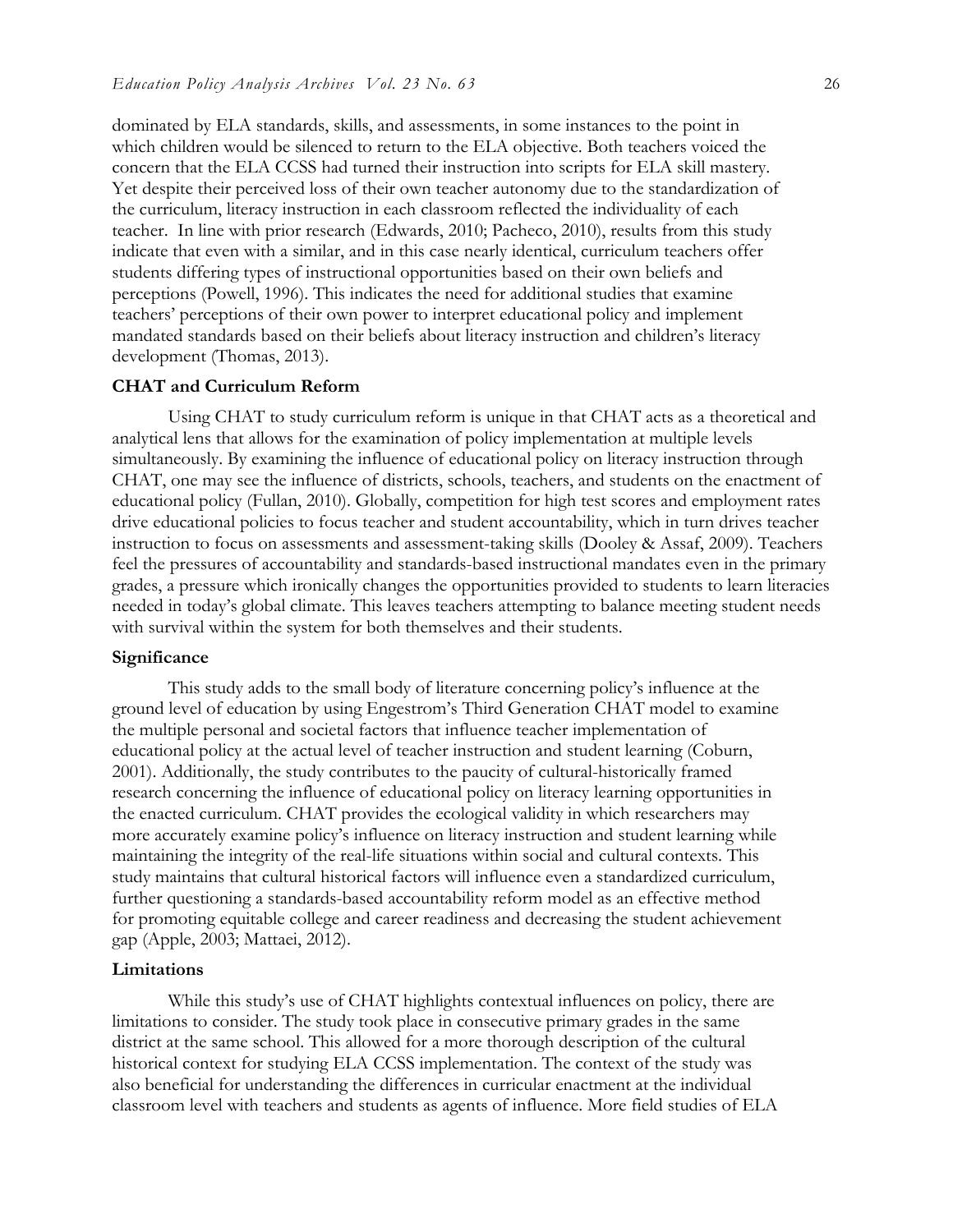CCSS instruction are needed in a variety of contexts, including classrooms in a range of grade levels, schools, districts, states, and cultural communities. This study is a limited portrayal of ELA CCSS implementation at the ground level. Yet findings from this study begin to paint a picture of how Common Core standards and assessment adoption has vastly influenced teachers' literacy instructional practices. As stated by Ms. McCree, the effects of the adoption of the CCSS in 46 states on teacher practices and student learning remain to be seen.

## **References**

- Apple, G. (2003). *Edutopia: A manifesto for the reform of public education*. Bloomington, IN: iUniverse.
- Assaf, L. (2008). Professional identity of a reading teacher: Responding to high-stakes testing pressures. *Teachers and Teaching: Theory and Practice*, *14* (3), 239-252. doi:10.1080/13540600802006137
- Bigham, G., & Ray, J. (2012). The influence of local politics on educational decisions. *Current Issues in Education*, *15* (2), 1-10.
- Black, L. (2007). Analyzing cultural models in socio-cultural discourse analysis. *International Journal of Educational Research, 46,* 20-30. doi:10.1016/j.ijer.2007.07.003
- Butler, M. J., & Allen, P. M. (2008). Understanding policy implementation processes as selforganizing systems. *Public management review*, *10*(3), 421-440. doi: 10.1080/14719030802002923
- Center for Activity Theory and Developmental Work Research (n.d.). Two interacting activity systems as minimal model for the third generation of activity theory. Retrieved from: http://www.edu.helsinki.fi/activity/pages/chatanddwr/chat/
- Charmaz, K. (2006). *Constructing grounded theory: A practical guide through qualitative analysis.* Washington, DC: Sage Publications.
- Clandinin, J., & Connelly, M. (1992). Teacher as curriculum maker. In P. W. Jackson (Ed.), *Handbook of research on curriculum: A project of the American Educational Research Association* (pp. 363-401). New York, NY: Macmillan Pub. Co.
- Clifford, J. (1986). Introduction: Partial truths. In Clifford, J. & Marcus, G., *Writing culture: The poetics and politics of ethnography* (pp. 1-26). Berkeley, CA: University of California Press.
- Coburn, C. (2001). Collective sensemaking about reading: How teachers mediate reading policy in their professional communities. *Educational Evaluation and Policy Analysis, 23* (2), 145-170. doi: 10.3102/01623737023002145
- Center for Research on Activity Development and Learning (CRADLE). n.d. *Theoretical inspirations: Cultural historical activity theory (CHAT)*. Retrieved from http://www.helsinki.fi/cradle/chat.htm
- Cole, M. (1996). *Cultural psychology*. Cambridge, MA: The Belknap Press of Harvard University Press.
- Darling-Hammond, L., & Snyder, J. (1992). Curriculum studies and the traditions of inquiry: The scientific tradition. In P. Jackson (Ed.), *Handbook of research on curriculum: A project of the American Educational Research Association*. (pp. 41-78). New York, NY: Macmillan Pub. Co.
- Desimone, L. M. (2013). Reform before NCLB: Standards-based reform before NCLB was more successful because it sought teacher buy-in and was less punitive. *Phi Delta Kappan*, *8*, 59. doi: 10.1177/003172171309400814
- DeWalt, K., & DeWalt, B. (2011). *Participtant observation: A guide for fieldworkers*. Plymouth, United Kingdom: AltaMira.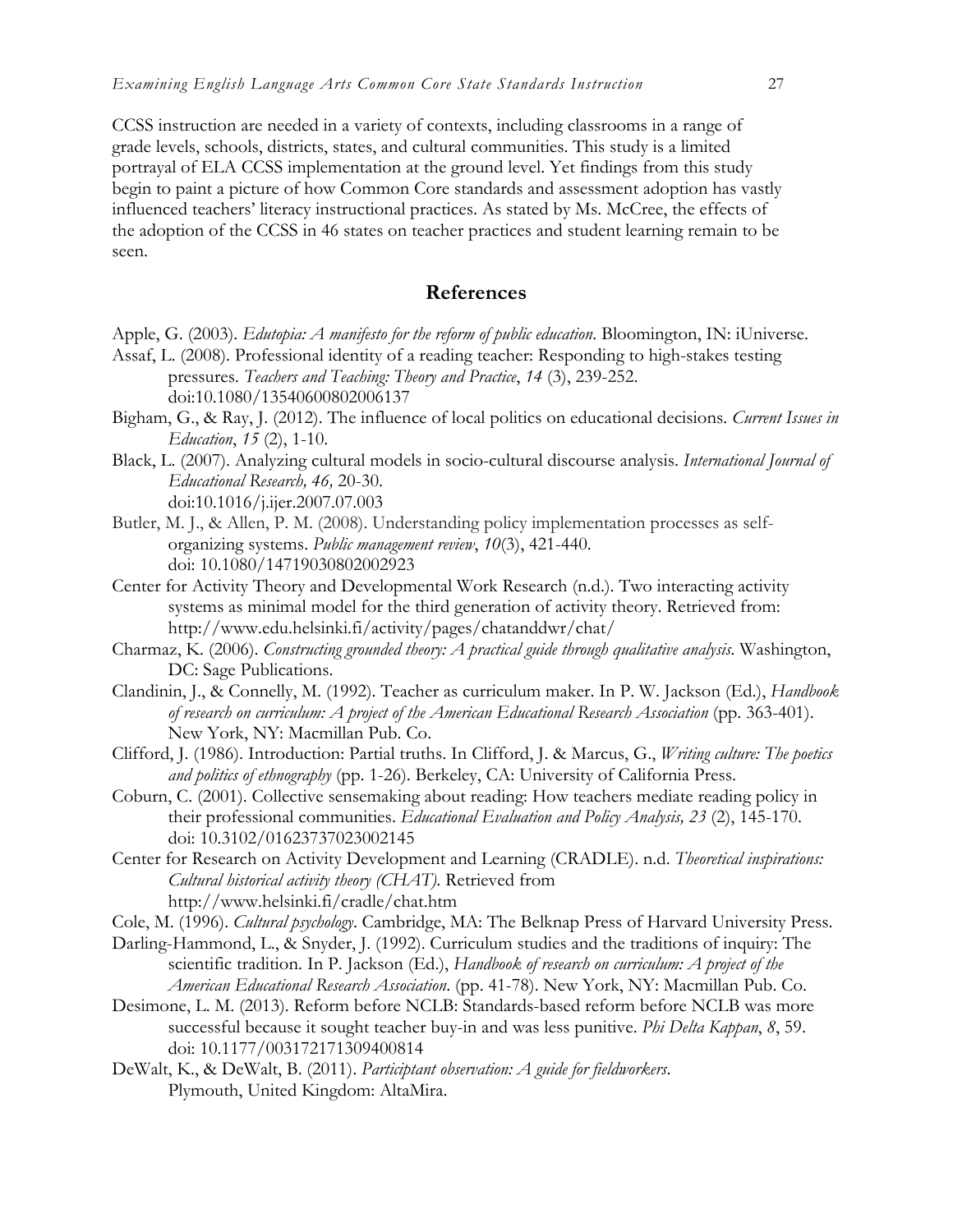- Dooley, C., & Assaf, L. (2009). Contexts matter: Two teachers' language arts instruction in this highstakes era. *Journal of Literacy Research*, *41* (3), 354-391. doi:10.1080/10862960903133743
- Edwards, S. (2010). Numberjacks are on their way! A cultural historical reflection on contemporary society and the early childhood curriculum. *Pedagogy, Culture, & Society, 18* (3), 261-272. doi:10.1080/14681366.2010.504649.
- Elmore, R., & Sykes, G. (1992). Curriculum policy. In P. Jackson (Ed.), *Handbook of research on curriculum: A Project of the American Educational Research Association*. (pp.185-215). New York, NY: Macmillan Pub. Co.
- Engeström, Y. (1999). Learning by expanding: An activity-theoretical approach to developmental research. Retrieved from

http://lchc.ucsd.edu/mca/Paper/Engestrom/expanding/toc.htm

- Engeström, Y. (2001). Expansive learning at work: Toward an activity theoretical reconceptualization. *Journal of Education and Work, 14*(1), 133-156. doi: 10.1080/13639080020028747
- Engeström, Y. & Cole, M. (1997). Situated cognition in search of an agenda. In Kirshner & Whitson (Eds.) *Situated cognition: social, semiotic, and psychological perspectives* (pp. 301-309). Mahwah, NJ: Lawrence Erlbaum Associates.
- Fisher, R. (2011). Teaching writing: A situated dynamic. *British Educational Research Journal, 38* (2), 299-317. doi:10.1080/01411926.2010.544711
- Friese, S. (2012). *Qualitative data analysis with ATLAS.ti.* Thousand Oaks, CA: Sage Publications.
- Fullan, M. (2010). The big ideas behind whole system reform. *Education Canada*, *3*, 24.
- Garcia, C. (2011). Science curriculum reform as a socioculturally anchored practice. *Cultural studies of Science Education, 6* (3)*,* 663-670. doi: 10.1007/s11422-011-9345-3
- Gutierrez, K. D. (1993). How talk, context, and script shape contexts for learning: A cross-case comparison of journal sharing. *Linguistics and Education, 5,* 335-365. doi: 10.1016/0898- 5898(93)90005-U
- John, C. (2009). Reading lessons: Teacher-pupil interactions with text during three KS1 shared reading sessions. *Literacy*, *43* (3), 123-133. doi: 10.1111/j.1741-4369.2009.00537.x
- Johnson, D. (2003). Activity theory, mediated action and literacy: Assessing how children making meaning in multiple modes. *Assessments in Education, 10* (1), 103-129. doi:10.1080/09695940301694
- Johnson, E. D. (2011). *What about us? : Standards-based education and the dilemma of student subjectivity*. Charlotte, NC: Information Age Pub.
- Kober, N., Rentner, D., & Center on Education, P. (2012). *Year two of implementing the Common Core State Standards: States' progress and challenges*. Retrieved from Center on Education Policy website http://files.eric.ed.gov/fulltext/ED528907.pdf
- Kostogriz, A. (December, 2000). *Activity theory and the new literacy studies: Modeling the literacy learning activity system*. Paper presented at Australian Association for Research in Education. Sydney, AU. ERIC Number**:** ED450399
- Lee, Y. (2011). More than just story-telling: Cultural-historical activity theory as an under-utilized methodology for educational change research. *Journal of Curriculum Studies, 43* (3), 403-424. doi 10.1080/00220272.2010.513069
- Loeb, H., Knapp, M. S., & Elfers, A. M. (2008). Teachers' response to standards-based reform: probing reform assumptions in Washington state. *Education Policy Analysis Archives*, *16*(8), 1- 29. doi: 10.14507/epaa.v16n9.2008
- McGuinn, P. (2006). *No Child Left Behind and the transformation of federal education policy, 1965-2005.*  Lawrence, KS: University Press of Kansas.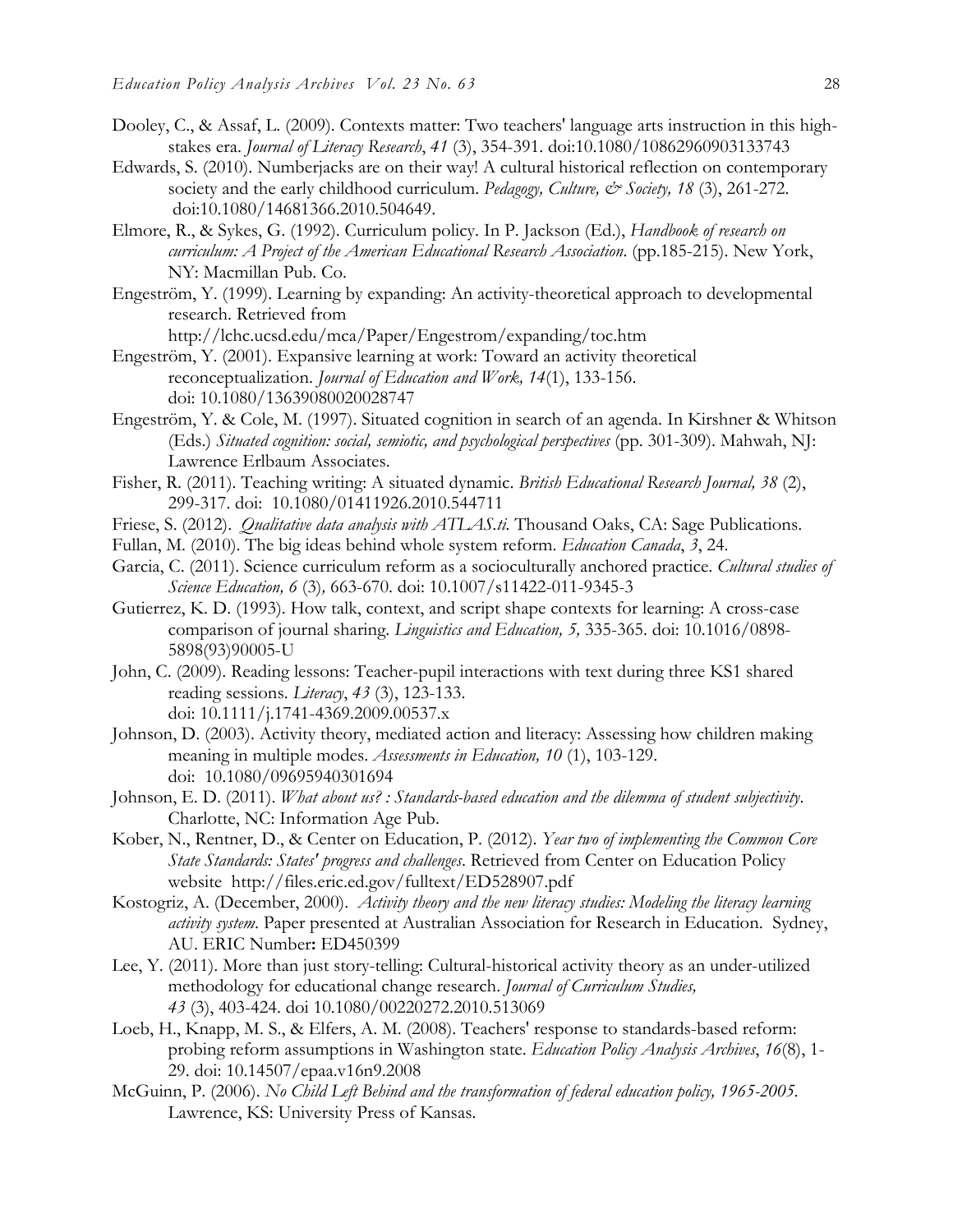- Mattei, P. (2012). Raising educational standards: National testing of pupils in the United Kingdom, 1988–2009. *Policy Studies*, *33*(3), 231-247. doi:10.1080/01442872.2012.658260
- Merriam, S. B. (1998). *Qualitative research and case study applications in education.* Revised and expanded from *Case study research in education*. San Francisco, CA: Jossey-Bass.
- Moe, T. (June 10-11, 2002). Politics, control, and the future of school accountability. Paper presented at Conference on Taking Account of Accountability, Kennedy School of Government, Harvard University. Report Number. PEPG/02-14. Retrieved from http://www.hks.harvard.edu/pepg/PDF/events/TAConfPDF/PEPG02- 14%20TA%20Moe.pdf
- Moje, E., Ciechanowsky, K., Kramer, K., Ellis, L., Carrillo, R., & Collazo, T. (2004). Working toward third space in content area literacy: An examination of everyday funds of knowledge and Discourse. *Reading Research Quarterly, 39* (1), 38-70. doi: 10.1598/RRQ.39.1.4
- Paris, S. (2001). Developing readers. In R. Flippo (Ed.), *Reading researchers in search of common ground.*  (pp. 69-77). Newark, DE: International Reading Association.
- Pacheco, M. (2010). English-language learners' reading achievement: Dialectical relationships between policy and practices in meaning-making opportunities. *Reading Research Quarterly, 45* (3), 292-317. doi: 10.1598/RRQ.45.3.2
- Powell, R. (1996). Epistemological antecedents to culturally relevant and constructivist classroom curricula: A longitudinal study of teachers' contrasting world views. *Teaching & Teacher Education, 12* (4), 365-384. doi: 10.1016/0742-051X(95)00048-O
- Prawat, R. S. (1992). Teachers' beliefs about teaching and learning: A constructivist perspective. *American Journal of Education, 100* (3), 354-95. doi: 10.1016/0742-051X(95)00048-O
- Remillard, T, & Bryans, M. (2004). Teachers' orientations towards mathematics curriculum materials; Implications for teacher learning. *National Council of Teachers of Mathematics, 35* (5), 352-388. doi: 10.1016/0742-051X(95)00048-O
- Roth, W., & Lee, Y. (2007). "Vygotsky's neglected legacy": Cultural-historical activity theory. *Review of Educational Research, 77*, 186-232. doi: 10.3102/0034654306298273
- Sawchuk, S. (2012). Many teachers not ready for the Common Core. *Education Digest*, *78*(2), 16-22.
- Shannon, P. (2005). Introduction. In P. Shannon & J. Edmondson (Eds.), *Reading education policy: A collection of articles from the International Reading Association* (pp. 1-4). University Park, PA: International Reading Association.
- Thomas, L. (May 1, 2013). The "Monster" at the end of the Common Core. *Education Week Teacher.* Retrieved from

http://www.edweek.org/tm/articles/2013/05/01/fp\_thomas\_commoncore.html?intc=mvs

- Vygotsky, L. (1978). *Society in the mind: The development of higher psychological processes.* Cambridge, MA: Harvard University Press.
- Walker, D. (1992). Methodological issues in curriculum research. In P. Jackson (Ed.), *Handbook of research on curriculum: A project of the American Educational Research Association* (pp. 98-18). New York, NY: Macmillan Pub. Co.
- Williams, J., Davis, P., & Black, L. (2007). Sociocultural and cultural-historical activity theory perspectives on subjectivities and learning in schools and other educational contexts. *International Journal of Educational Research, 46* (1-2), 1-7. doi: 10.1016/0742-051X(95)00048-O
- Yamagata-Lynch, L. (2010). *Activity systems analysis methods: Understanding complex learning environments.*  New York, NY: Springer. doi: 10.1007/978-1-4419-6321-5
- Yin, R. (2009). *Case study research: Design and methods*. (4<sup>th</sup> ed.) Thousand Oaks, CA: Sage.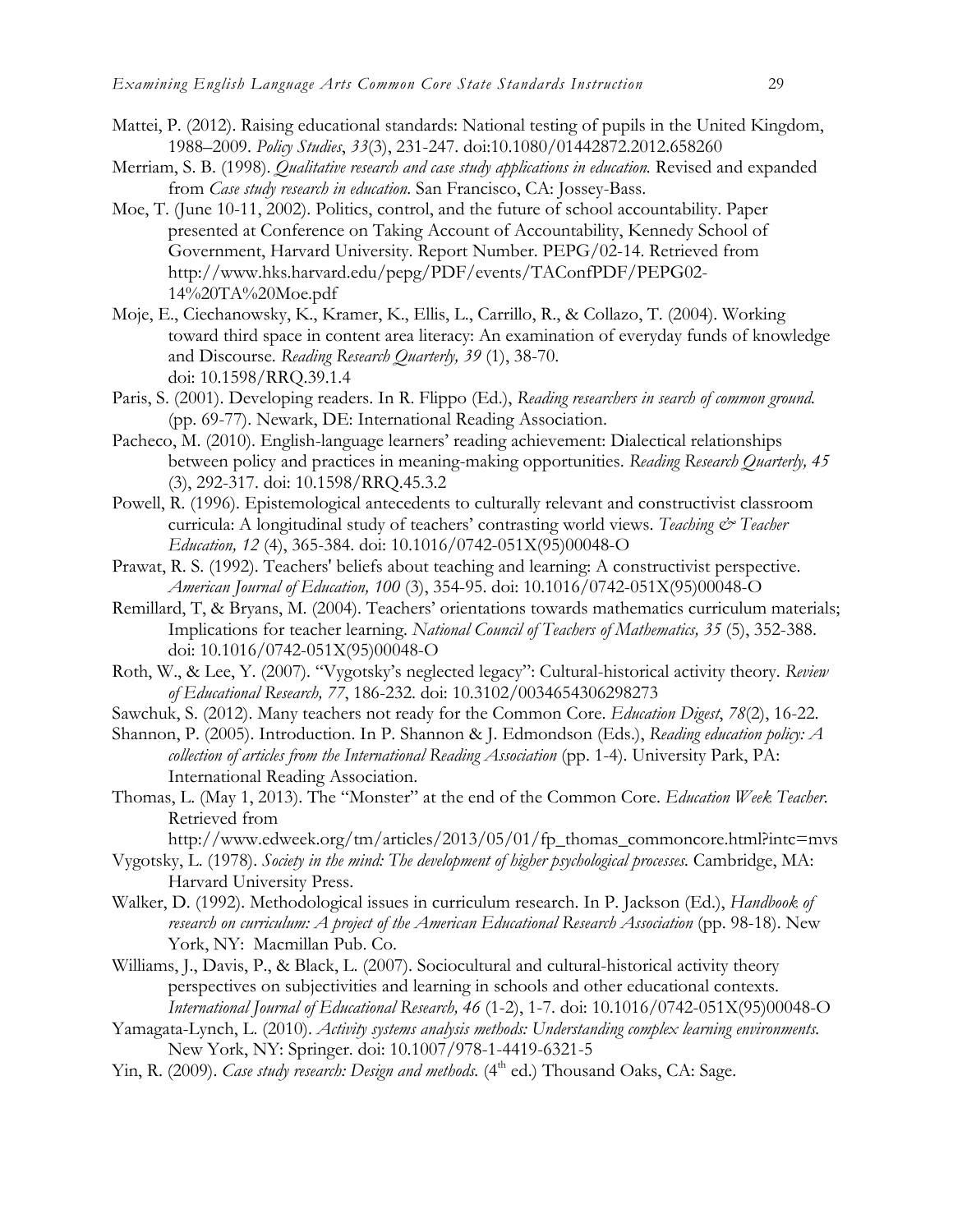## **About the Author**

Jennifer Barrett-Tatum College of Charleston barrettmynesj@cofc.edu

Jennifer Barrett-Tatum is an assistant professor of Literacy Education in the Department of Teacher Education, College of Charleston. Dr. Barrett-Tatum teaches and supervises literacy courses and field work within the undergraduate and graduate early childhood and elementary programs at the college. Her research interests include curriculum and policy, literacy instruction, and cultural historical theory.

# education policy analysis archives

Volume 23 Number 63 July 5<sup>th</sup>, 2015 ISSN 1068-2341

## ⊛

SOME RIGHTS RESERVED Readers are free to copy, display, and distribute this article, as long as the work is attributed to the author(s) and **Education Policy Analysis Archives,** it is distributed for noncommercial purposes only, and no alteration or transformation is made in the work. More details of this Creative Commons license are available at

http://creativecommons.org/licenses/by-nc-sa/3.0/. All other uses must be approved by the author(s) or **EPAA**. **EPAA** is published by the Mary Lou Fulton Institute and Graduate School of Education at Arizona State University Articles are indexed in CIRC (Clasificación Integrada de Revistas Científicas, Spain), DIALNET (Spain), Directory of Open Access Journals, EBSCO Education Research Complete, ERIC, Education Full Text (H.W. Wilson), QUALIS A2 (Brazil), SCImago Journal Rank; SCOPUS, SOCOLAR (China).

Please contribute commentaries at http://epaa.info/wordpress/ and send errata notes to Gustavo E. Fischman fischman@asu.edu

**Join EPAA's Facebook community** at https://www.facebook.com/EPAAAAPE and **Twitter feed** @epaa\_aape.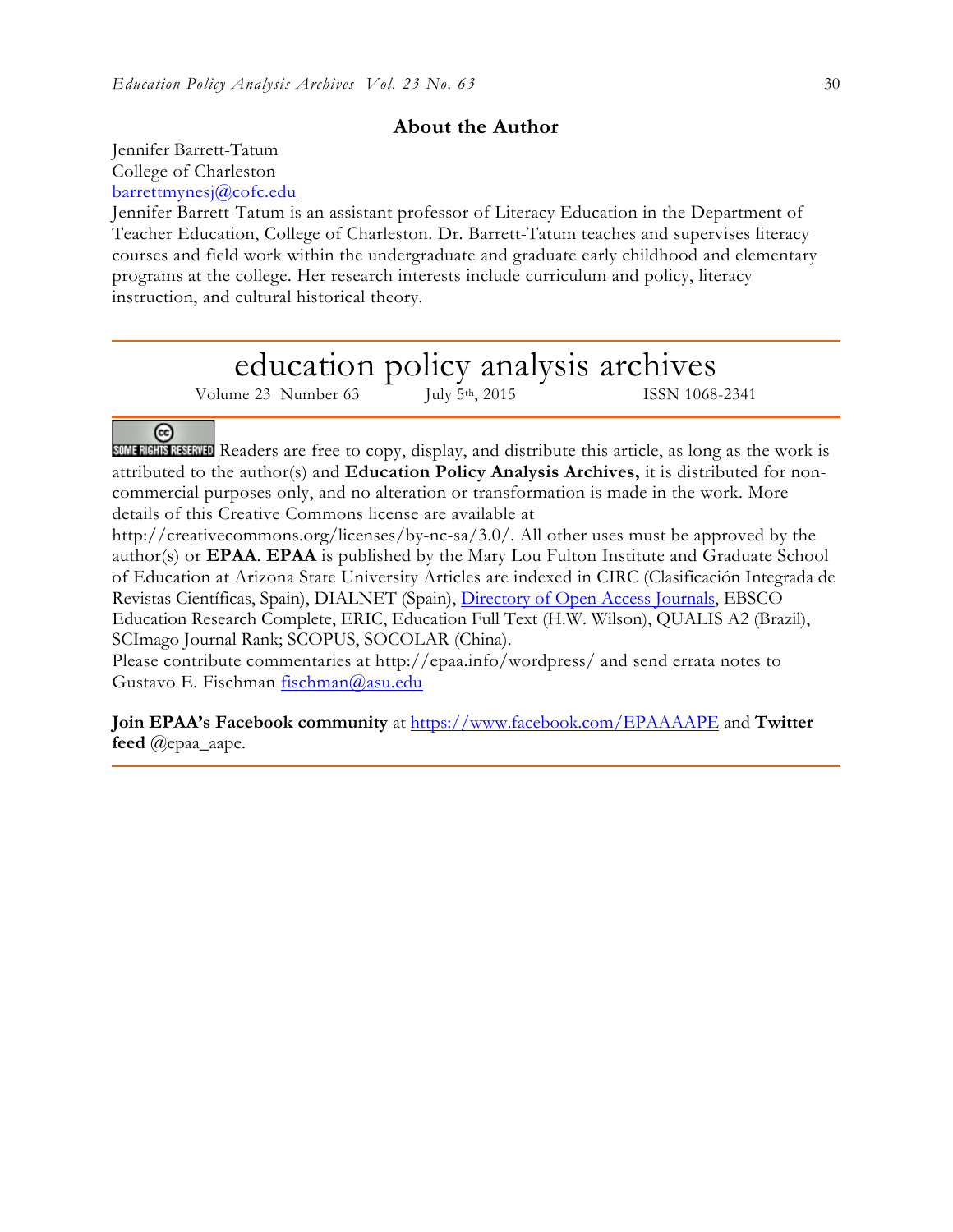## education policy analysis archives editorial board

Editor **Gustavo E. Fischman** (Arizona State University)

Associate Editors: **Audrey Amrein-Beardsley** (Arizona State University), **Jeanne M. Powers** (Arizona State University)

**Jessica Allen** University of Colorado, Boulder **Jaekyung Lee** SUNY Buffalo

**Michael W. Apple** University of Wisconsin, Madison **David C. Berliner** Arizona State University **Maria Martinez-Coslo** University of Texas, **Robert Bickel** Marshall University **William Mathis** University of Colorado, Boulder **Wendy C. Chi** Jefferson County Public Schools in Golden, Colorado **Arnold Danzig** California State University, San Jose **Antonia Darder** Loyola Marymount University **João Paraskveva** University of Massachusetts, **Linda Darling-Hammond** Stanford University **Laurence Parker** University of Utah **Chad d'Entremont** Rennie Center for Education Research and Policy **John Diamond** Harvard University **John Rogers** University of California, Los Angeles **Tara Donahue** McREL International **A. G. Rud** Washington State University **Christopher Joseph Frey** Bowling Green State University **Melissa Lynn Freeman** Adams State College **Kimberly Scott** Arizona State University **Amy Garrett Dikkers** University of North Carolina Wilmington **Gene V Glass** Arizona State University **Maria Teresa Tatto** Michigan State University **Ronald Glass** University of California, Santa Cruz **Larisa Warhol** Arizona State University **Harvey Goldstein** University of Bristol **Cally Waite** Social Science Research Council **Eric M. Haas** WestEd **Kevin Welner** University of Colorado, Boulder **Kimberly Joy Howard** University of Southern California **Aimee Howley** Ohio University **Terrence G. Wiley** Center for Applied Linguistics

Gary Anderson New York University **Christopher Lubienski** University of Illinois, Urbana-Champaign **Sarah Lubienski** University of Illinois, Urbana-Champaign **Angela Arzubiaga** Arizona State University **Samuel R. Lucas** University of California, Berkeley Arlington **Henry Braun** Boston College **Tristan McCowan** Institute of Education, London **Eric Camburn** University of Wisconsin, Madison **Michele S. Moses** University of Colorado, Boulder **Julianne Moss** Deakin University

**Casey Cobb** University of Connecticut **Sharon Nichols** University of Texas, San Antonio **Noga O'Connor** University of Iowa

> Dartmouth **Susan L. Robertson** Bristol University

**Sherman Dorn** Arizona State University **Felicia C. Sanders** Institute of Education Sciences **Janelle Scott** University of California, Berkeley

**Dorothy Shipps** Baruch College/CUNY

**Jacob P. K. Gross** University of Louisville **John Weathers** University of Colorado, Colorado Springs **Ed Wiley** University of Colorado, Boulder

**Craig Howley** Ohio University **John Willinsky** Stanford University

**Steve Klees** University of Maryland **Kyo Yamashiro** Los Angeles Education Research Institute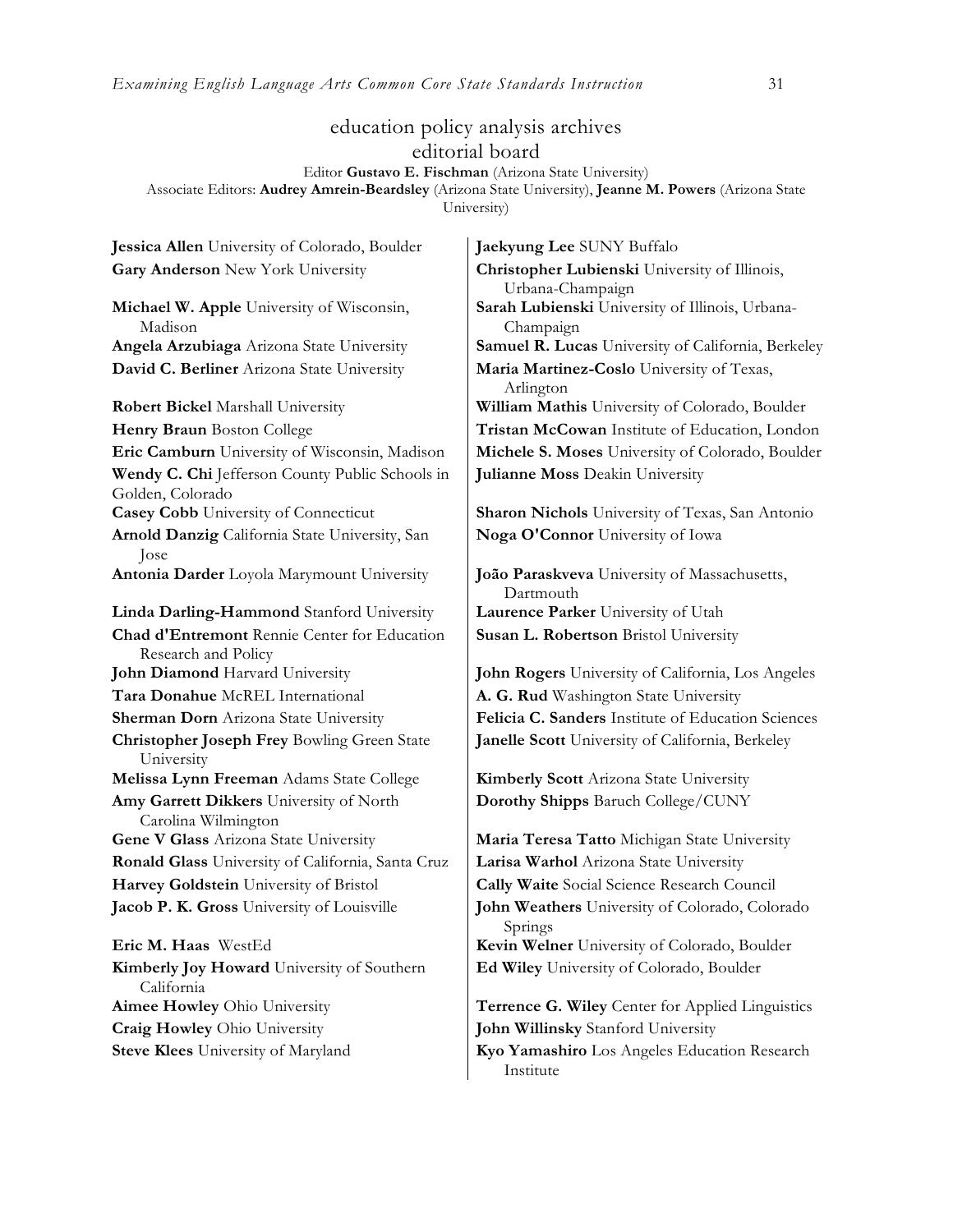## archivos analíticos de políticas educativas consejo editorial

Editores: **Gustavo E. Fischman** (Arizona State University), **Jason Beech** (Universidad de San Andrés), **Alejandro Canales** (UNAM) y **Jesús Romero Morante** (Universidad de Cantabria)

**Armando Alcántara Santuario** IISUE, UNAM México

**Claudio Almonacid** University of Santiago, Chile **Imanol Ordorika** Instituto de Investigaciones

**Pilar Arnaiz Sánchez** Universidad de Murcia, España

**Xavier Besalú Costa** Universitat de Girona, España

**Jose Joaquin Brunner** Universidad Diego Portales, Chile

**Damián Canales Sánchez** Instituto Nacional para la Evaluación de la Educación, México

**María Caridad García** Universidad Católica del Norte, Chile

**Raimundo Cuesta Fernández** IES Fray Luis de León, España

**Marco Antonio Delgado Fuentes** Universidad Iberoamericana, México

**Inés Dussel** DIE**-**CINVESTAV,

 Mexico **Rafael Feito Alonso** Universidad Complutense de Madrid. España

- **Pedro Flores Crespo** Universidad Iberoamericana, México
- **Verónica García Martínez** Universidad Juárez Autónoma de Tabasco, México

**Francisco F. García Pérez** Universidad de Sevilla, España

**Edna Luna Serrano** Universidad Autónoma de Baja California, México

**Alma Maldonado** DIE-CINVESTAV México

**Alejandro Márquez Jiménez** IISUE, UNAM México

**Jaume Martínez Bonafé**, Universitat de València, España

**José Felipe Martínez Fernández** University of California Los Angeles, Estados Unidos

**Fanni Muñoz** Pontificia Universidad Católica de Perú,

Economicas – UNAM, México

**Maria Cristina Parra Sandoval** Universidad de Zulia, Venezuela

**Miguel A. Pereyra** Universidad de Granada, España

**Monica Pini** Universidad Nacional de San Martín, Argentina

**Paula Razquin** Universidad de San Andrés, Argentina

**Ignacio Rivas Flores** Universidad de Málaga, España

**Daniel Schugurensky** Arizona State University, Estados Unidos

**Orlando Pulido Chaves** Instituto para la Investigacion Educativa y el Desarrollo Pedagogico IDEP

**José Gregorio Rodríguez** Universidad Nacional de Colombia

**Miriam Rodríguez Vargas** Universidad Autónoma de Tamaulipas, México

**Mario Rueda Beltrán** IISUE, UNAM México

**José Luis San Fabián Maroto** Universidad de Oviedo, España

**Yengny Marisol Silva Laya** Universidad Iberoamericana, México

**Aida Terrón Bañuelos** Universidad de Oviedo, España

**Jurjo Torres Santomé** Universidad de la Coruña, España

**Antoni Verger Planells** University of Barcelona, España

**Mario Yapu** Universidad Para la Investigación Estratégica, Bolivia